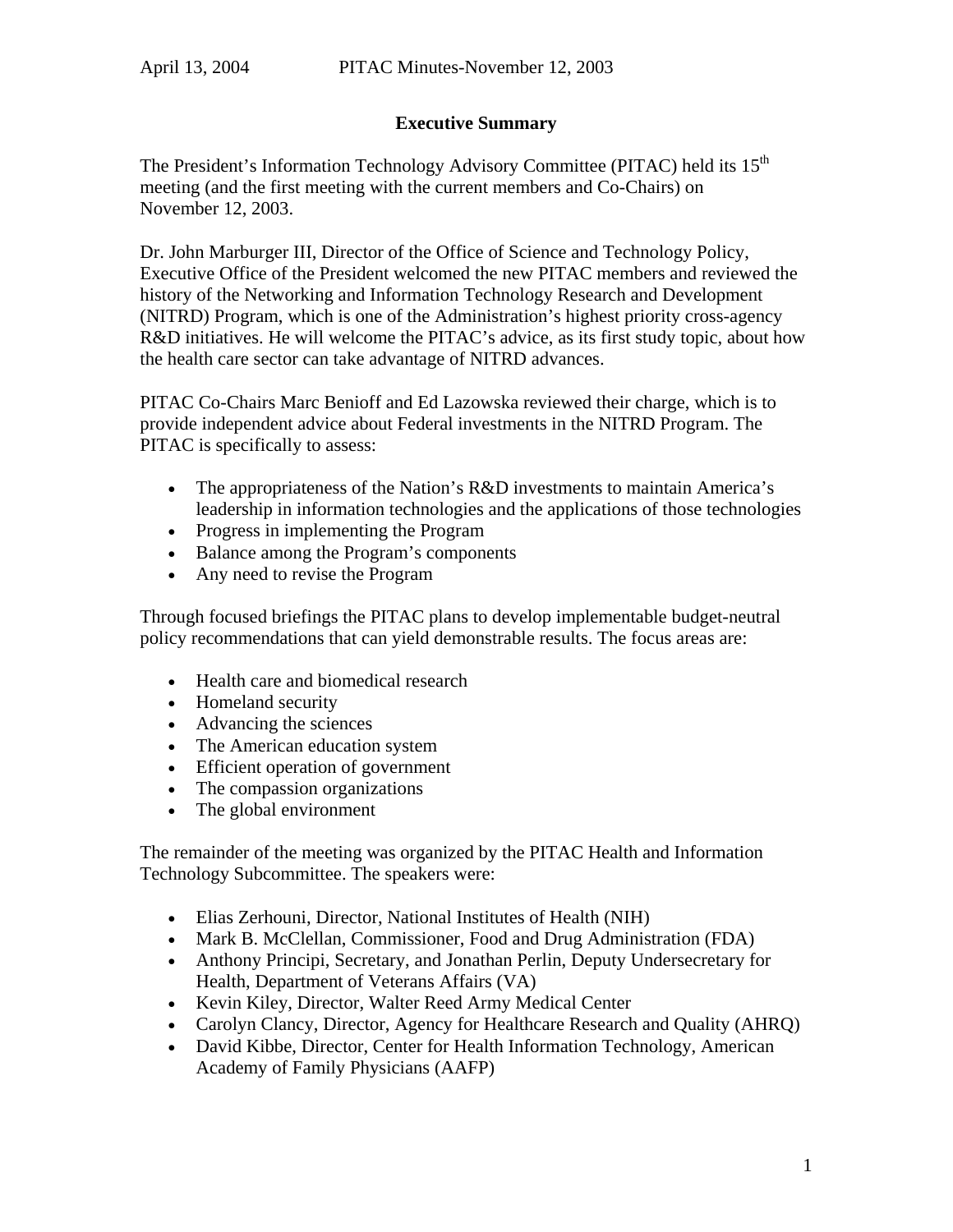• David B. Nelson, Director, National Coordination Office for Information Technology Research and Development (NCO/IT R&D)

The following summarizes the input by the speakers from the health care and biomedical research communities:

- Health care and biomedical research make less use of information technology than other sectors of the U.S. economy.
- Health care and biomedical research would mutually benefit from shared data collection and feedback, since clinical research and clinical practice mutually inform one another. Use of information technology could speed the transition of research results to clinical practice.
- In a future health care and biomedical research information infrastructure, clinical errors and the cost of health care delivery can be reduced, and the quality of life can be improved by employing the following health information technology capabilities:
	- o Standards for data collection and standard vocabularies, both of which enable data sharing
	- o Electronic health records (EHRs)
	- o Computerized physician order entry (CPOE) and e-prescribing
	- o Bar coding of health care products and devices
	- o Interoperability of health information systems
	- o Technologies and tools for (a) analyzing health care information, (b) identifying, best practices, safety issues, adverse events, public health risks, and new research topics, (c) incorporating that knowledge in decision support systems, and (d) updating those systems as new knowledge becomes available
- Any emergent health care and biomedical research information infrastructure should:
	- o Preserve the security and privacy of patients' records
	- o Accommodate both large and small health care systems
	- o Increase patient participation in and feedback about their own health care and quality of life
	- o Address concerns that information systems might become incompatible or obsolete
- The Department of Veterans Affairs and the Department of Defense have developed and deployed health information technology systems that include many of the above features.
- To address their missions, the National Institutes of Health (NIH), the Food and Drug Administration (FDA), the Agency for Healthcare Research and Quality (AHRQ), the Center for Medicare and Medicaid Services (CMS), and the Center for Disease Control and Prevention (CDC) have initiatives in (a) developing and deploying information technologies that are aligned with the above features and (b) in evaluating their effectiveness.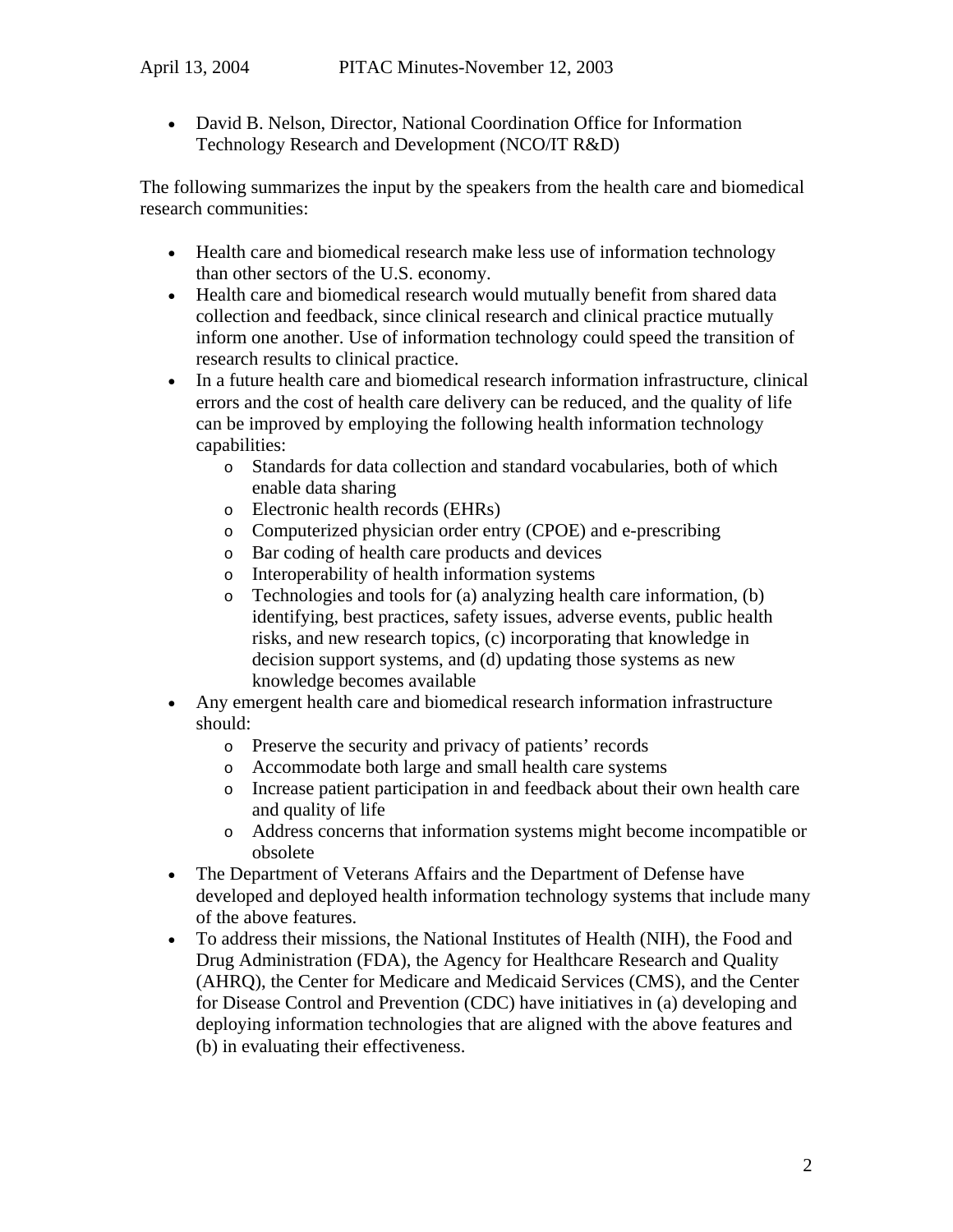- Professional organizations such as the American Academy of Family Physicians are helping better understand and address the needs and concerns of their members as a national health information infrastructure is deployed.
- Professional organizations are developing and promoting health care information standards and advancing the interoperability of health care information.
- Private-sector organizations are developing and deploying health care information systems with many of the above features.
- Understanding the costs and benefits of a health care and biomedical research information infrastructure, and addressing those costs, will be crucial to speeding its deployment. The costs are not only monetary but also include the time and resources needed to learn about and deploy new technologies.
- Explaining the benefits of and promoting increased use of information technology by health care practitioners, and by the general public in its role as health care consumers, will speed its deployment.

The last briefing of the meeting was an overview of the NITRD Program, with a focus on activities relevant to health care and medicine.

A series of information gathering meetings, including town hall meetings and briefings by invited experts, will result in a draft report on health and information technology for PITAC review in April, with a final report containing findings and recommendations expected in June 2004.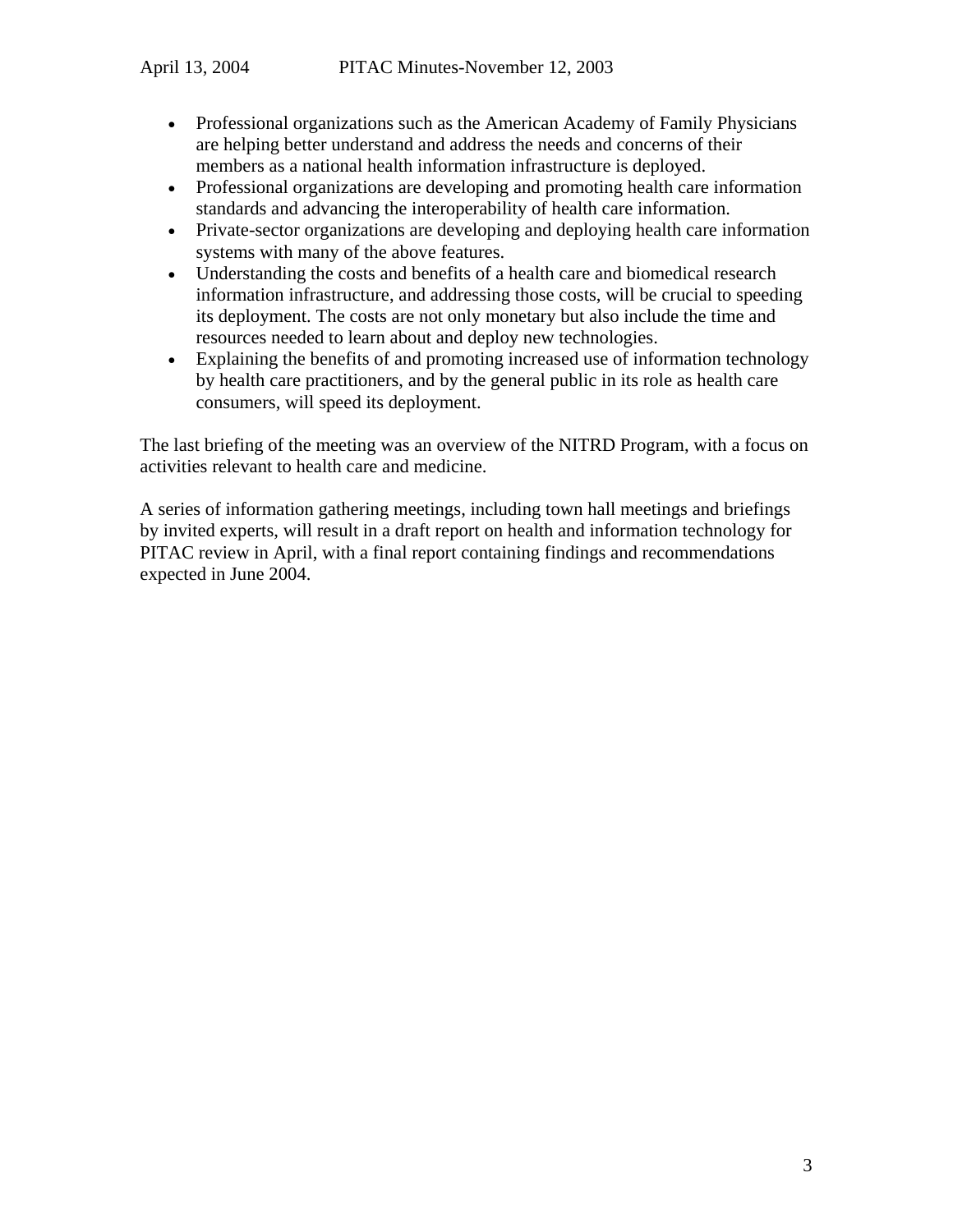# **Minutes of the President's Information Technology Advisory Committee** *November 12, 2003*

The President's Information Technology Advisory Committee (PITAC) held its  $15<sup>th</sup>$ meeting (and the first meeting with a new slate of members and Co-Chairs) from 11:30 am to 3:10 pm on November 12, 2003.The meeting was held on-line via the Internet using WebEx and at a public site at Noesis, Inc., 4100 N. Fairfax Drive, Arlington, VA. This meeting was recorded in its entirety and can be found at http://www.itrd.gov/pitac/meetings/2003/index.html. Briefing slides that often expand upon or augment these minutes can be found athttp://www.itrd.gov/pitac/meetings/2003/20031112/agenda.html.

*The High-Performance Computing Act of 1991 (P.L. 102-194) authorized the PITAC. With this law Congress also established the High-Performance Computing and Communications (HPCC) Program, predecessor to today's Networking and Information Technology Research and Development (NITRD) Program and authorized the functions performed by the National Coordination Office (NCO) for HPCC, now the NCO for Information Technology Research and Development (ITRD).* 

*President William Jefferson Clinton established the PITAC on February 11, 1997, with Executive Order 13035. He subsequently extended the Committee's tenure and revised its charter in 1998 and 1999. In February 2001,shortly after taking office, President George W. Bush directed that the PITAC continue its work. On May 28, 2003, he signed Executive Order 13305, which extended the PITAC through June 1, 2005*. *H e also announced his intention to nominate new members and new Co-Chairs.* Twenty Committee members, seven speakers, 46 U. S. Government agency personnel, 11 NCO staff members, and 58 members of the public attended this open meeting. Non-PITAC attendees are listed at the end of this report.

#### **President's Advisory Committee Members Attending:**

| Edward Lazowska, Co-Chair | University of Washington              |
|---------------------------|---------------------------------------|
| Marc Benioff, Co-Chair    | Salesforce.com                        |
| Ruzena Bajcsy             | University of California – Berkeley   |
| J. Carter Beese           | <b>Riggs Capitol Partners</b>         |
| Pedro Celis               | Microsoft                             |
| Patricia Thomas Evans     | Global Systems Consulting Corporation |
| <b>Manuel Fernandez</b>   | <b>SI</b> Ventures/Gartner            |
| Luis Fiallo               | Teleglobe                             |
| Jose-Marie Griffiths      | University of Pittsburgh              |
| Jonathan Javitt           | Potomac Institute for Policy Studies  |
| Judith Klavans            | Columbia University                   |
| Harold Mortazavian        | Advanced Research, Inc.               |
| Randall Mott              | <b>Dell Computer Corporation</b>      |
| Eli Noam                  | Columbia University                   |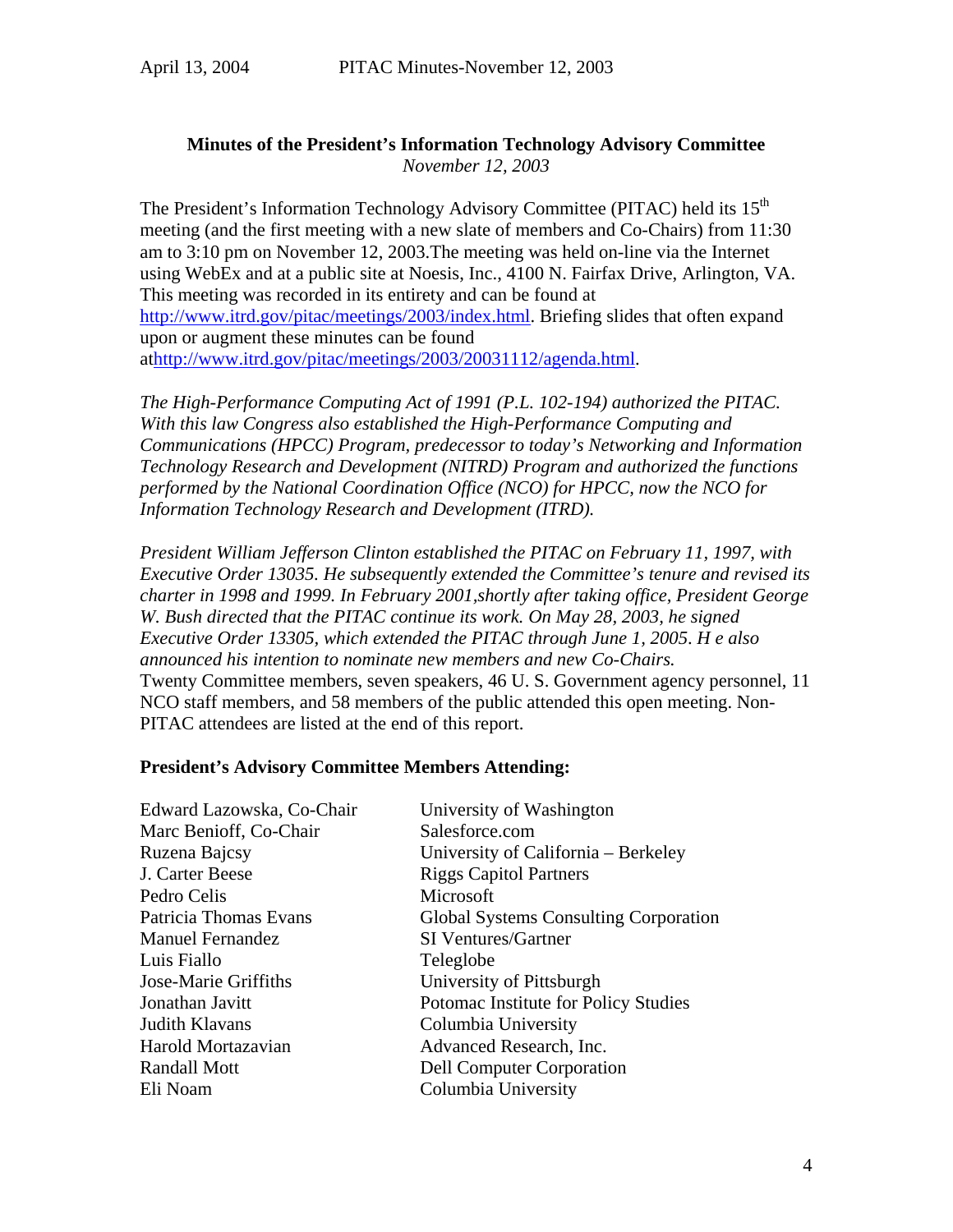| University of California – Berkeley       |
|-------------------------------------------|
| Information Assets Management, Inc.       |
| University of Illinois – Urbana-Champaign |
| <b>MIT</b>                                |
| <b>TruSecure Corporation</b>              |
| <b>Redpoint Ventures</b>                  |
|                                           |

E. Lazowska, PITAC Co-Chair, called the meeting to order.

# **Welcoming and Opening Remarks – Remarks by John Marburger III, Director, Office of Science and Technology Policy (OSTP)**

Dr. Marburger began by thanking the members for their willingness to serve on the Committee. He explained that, as its name implies, OSTP advises the President on national science and technology policy. OSTP also lends its technical expertise to other White House policy offices, providing not only policy advice, but also specific information and proposals relevant to their projects. It staffs a number of interagency working groups and works closely with the Office of Management and Budget to develop the science and technology portion of the President's annual budget proposal to Congress. OSTP also staffs the President's Council of Advisers on Science and Technology (PCAST). And finally OSTP is PITAC's link to the President and his Administration. The OSTP website, http://www.ostp.gov, describes OSTP's mission and activities, and Dr. Marburger encouraged people to access it.

PITAC's members, Marburger noted, come half from industry and half from academia. Within these broad categories they bring considerable diversity. On the industrial side, PITAC represents small, medium, and large companies. The Committee's academics represent a number of different disciplines. Harnessed effectively, their varied expertise adds value and credibility to the Committee's recommendations and products. Dr. Marburger expressed his conviction that the Committee's recommendations would have a positive impact on national policy.

PITAC's purpose is to help the Federal government guide and effectively manage its sizable investment in information technology research and development. This now totals more than \$2 billion per year—a significant investment with highly visible returns. Today's electronic PITAC meeting is an example of that technology at work. Not all the participants in this meeting had to travel to Washington and spend a day or more in the same conference room, yet they participate nonetheless. This powerful technology would not exist had the Federal Government not invested in the Internet. Dr. Marburger pointed out that this investment had its earliest roots in the Defense Advanced Research Projects Agency, and that other agencies—notably the National Science Foundation—helped nurture the Internet to its present maturity.

It was in that early Internet era that Congress passed the High-Performance Computing Act. Marburger reminded the Committee that this Act not only authorized PITAC but also established the framework for the Networking and Information Technology R&D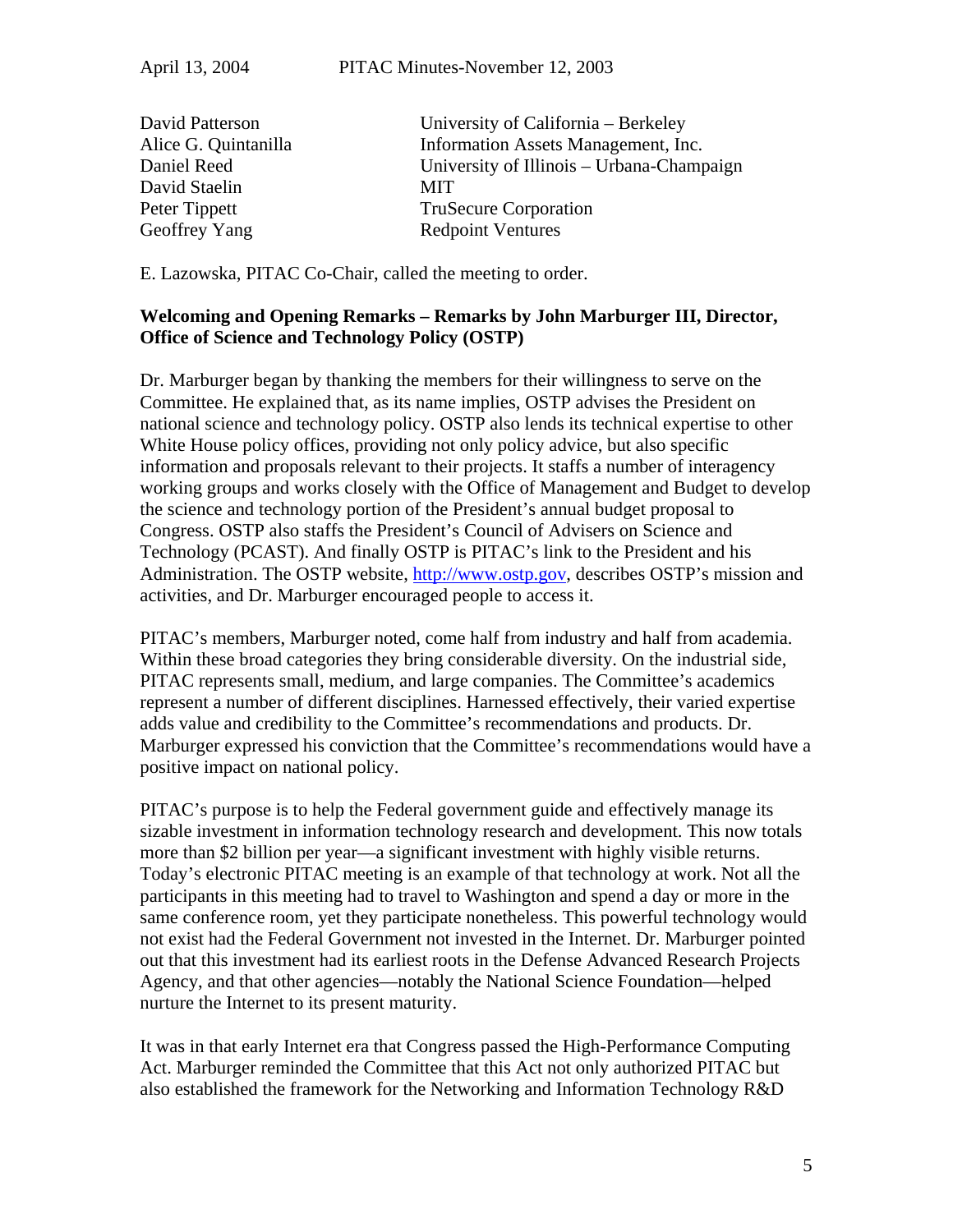(NITRD) Program [successor to the High Performance Computing and Communications (HPCC) Program]. The various agencies represented in the NITRD Program have different missions and therefore different interests; the agencies coordinate their efforts and the significant funds they dispose. The PITAC helps OSTP provide this interagency coordination.

Dr. Marburger described the NITRD Program as one of this Administration's highest priority cross-agency R&D initiatives. President Bush's FY 2004 budget request to Congress gives it particular prominence because of information technology's critical role in enabling advances across nearly every economic sector and every scientific discipline. Information technology plays essential roles in securing the Nation and stimulating the economy and pervades the substance of modern science.

This promise has not yet been realized at the interface that most Americans have with the health care system, and so the Committee now undertakes a review of this sector. Information technology has unfilled potential in this field in ways other commercial sectors have already exploited. Dr. Marburger expressed his delight that PITAC is undertaking this challenge: determining what must be done to get the health care industry to catch up in its use of information technology.

He closed by thanking the PITAC again and by wishing it all success.

M. Benioff and E. Lazowska, PITAC Co-Chairs, thanked Dr. Marburger for setting the context of the Committee's work.

# **PITAC Overview - Remarks by Edward Lazowska, PITAC Co-Chair**

PITAC's responsibilities are set by the High-Performance Computing Act of 1991, by a set of Executive Orders about the Committee, and by Dr. Mar burger's guidance, given both today and in his memorandum of June 5,2003. The critical questions for PITAC are:

- Are the Nation's R&D investments appropriate to maintain America's leadership in information technologies and the application of those technologies?
- Is progress being made in implementing the Program?
- Is there a balance among program components?
- Is there a need to revise the Program?

This PITAC intends to conduct its studies with the broad approach "leadership through innovation." America has been the land of innovation for more than 200 years. Our world leadership derives from this, and information technology now lies at the heart of our capacity to innovate: advances in information technology are critical to progress elsewhere. PITAC's seeks to achieve a broader recognition of these principles and of the value of an explicit innovation agenda for America. Today's Federal policies and investment in information technology research and development will sustain American leadership. PITAC plans to: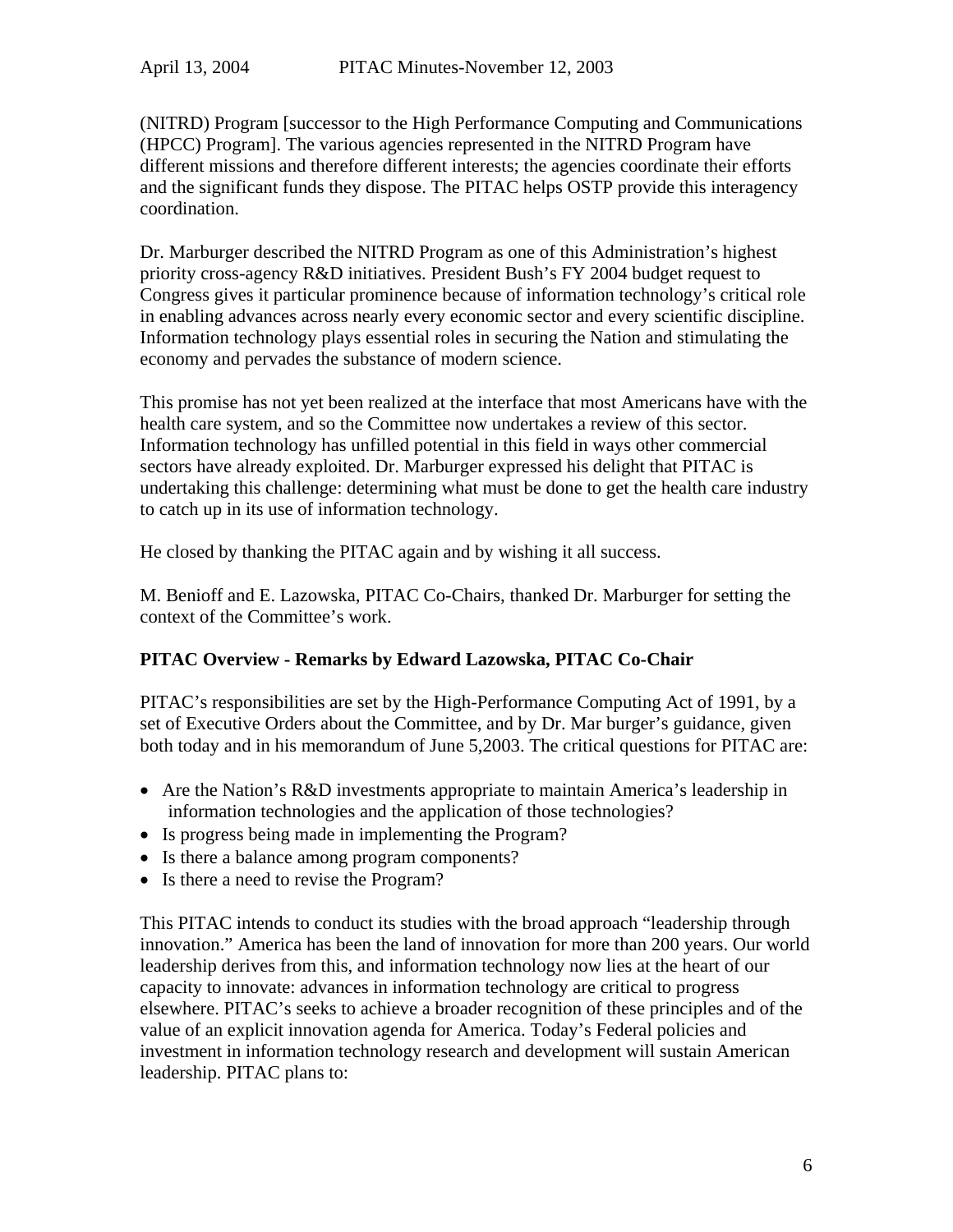- Use focused briefings rather than comprehensive studies
- Develop policy recommendations that are implementable and budget neutral (although budget reprioritization and redirection are also possible), and that will yield demonstrable results
- Generate excitement about innovation

In selecting its focus of activity, the PITAC co-chairs have identified areas that:

- Are widely recognized as critically important to the U.S., and that require information technology innovations
- Have recently received authoritative study that suggests policy changes
- Offer both short- and long-term payoff
- Have funding available that could be reprioritized or redirected, rather than requiring significant additional funding

The previous PITAC benefited from an environment in which it was possible to allocate significant additional funding to information technology research and development. That is not today's environment. But many government agencies and private organizations may be willing to reprioritize their information technology investments to make them more effective. These are the circumstances in which the present Committee must work and of which it must take advantage.

Finally, the President appointed the members of PITAC for their interests and expertise. The topics the Committee addresses must fall within the scope of its talents.

The following areas meet those criteria:

- Health care and biomedical research
- Homeland security
- Advancing the sciences
- The American education system
- Efficient operation of government
- The compassion organizations
- The global environment

The PITAC has initiated three subcommittees and selected PITAC members who will cochair them: Health Care, to be co-chaired by Jonathan Javitt, David Staelin, and Peter Neupert; Homeland Security, to be chaired by Tom Leighton; and Advancing the Sciences to be co-chaired by Harold Mortazavian and Dan Reed. Additional co-chairs may be added in each of these areas as they move forward.

PITAC will (as it has for today's session) assemble a broad range of experts who can describe what innovation has already contributed and what it could contribute both to solve near-term and long-term problems and take advantage of opportunities in each area.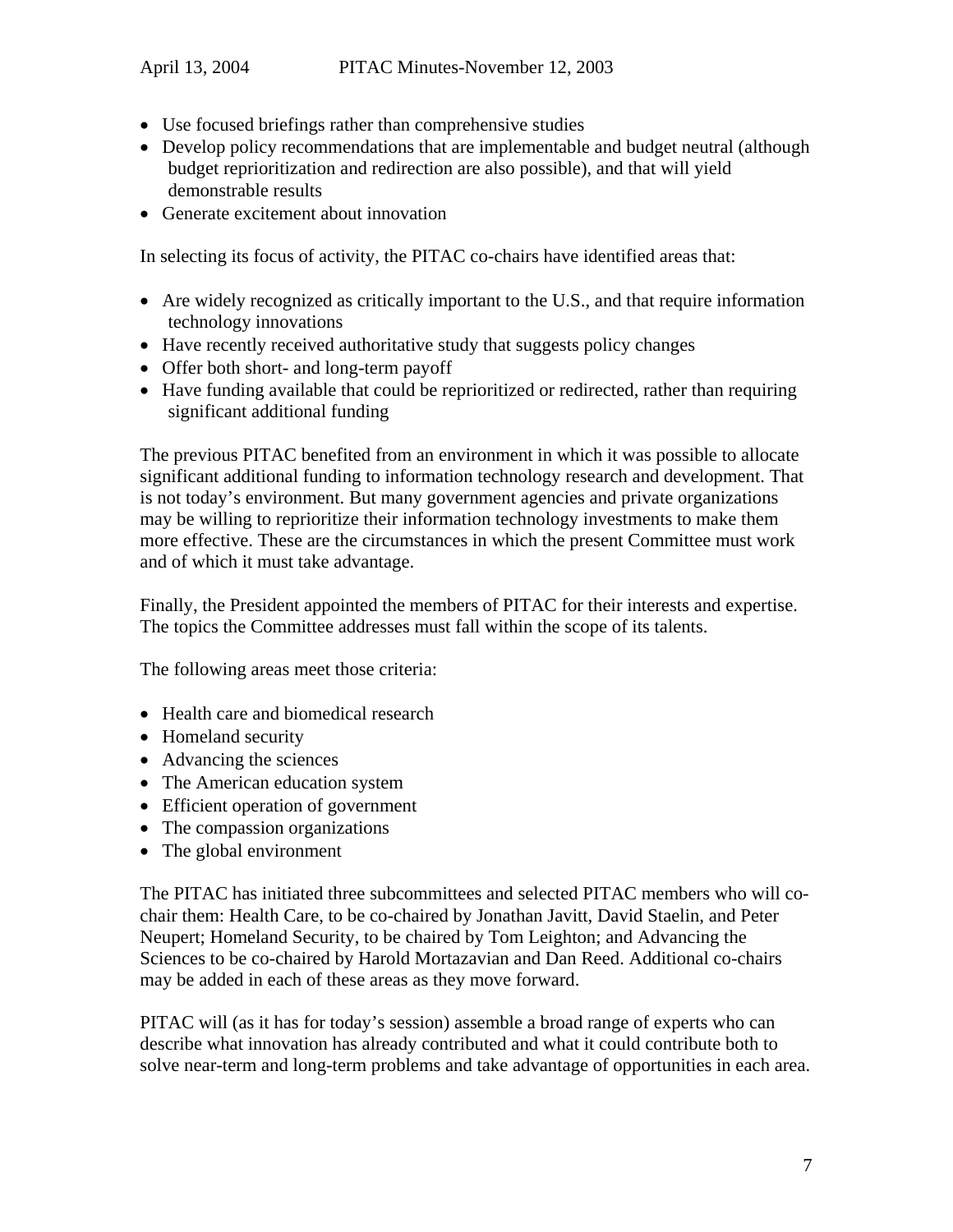This Committee will have succeeded if, at the end of its tenure, it has increased appreciation of the value of innovation in information technology. To do so we must help the Nation:

- Realize the practical potential of yesterday's innovations
- Invest in innovations that will be reduced to practice over the next 15 years

We hope that Federal agencies continue to make appropriate investment in information technology research and development. As Dr. Marburger noted, the Internet, the High-Performance Computing Program, and the Next Generation Internet Program, have all benefited from investments made by abroad range of Federal agencies. And indeed the precise role of the National Coordinating Office for Information Technology of Research and Development (NCO/ITRD) is to help ensure that NITRD agencies work together to cover the waterfront in information technology for the benefit of the Nation.

Lazowska concluded by outlining the day's agenda (see Appendix A). Co-chair M. Benioff asked each of the day's presenters to give examples of the sorts of recommendations they believe the PITAC might develop.

# **Transforming Health through Information Technology – Remarks by Jonathan Javitt, PITAC Health and IT Subcommittee Co-Chair**

Dispersed health care practitioners and medical information can lead to risky and expensive medical errors. One 70-year old woman's life was put at risk because the dentist who cleaned her teeth did not know she had leukemia, with its attendant risk of infection. After her routine teeth cleaning she developed a heart infection that ultimately required a heart valve replacement. The cost to Medicare amounted to more than \$100,000. A dog, on the other hand—also vulnerable to infection because of his recent knee surgery—got the right antibiotics after his teeth were cleaned because the veterinarian who did the dental work had also done the knee surgery.

The dentist's innocent failure to prescribe antibiotics after a routine cleaning is but one example of hundreds of thousands of medical errors that occur annually in a country with the highest standard of healthcare in the world. As noted in the March 2001 Institute of Medicine report, "Crossing the Quality Chasm," the U.S. health care system needs fundamental change in this regard. Health care harms too often; it fails to help as routinely as it should. The performance of the health care system also varies considerably. Sometimes exemplary, it often falls short of its promise, and millions of Americans miss effective care. A fragmented delivery system with at best rudimentary clinical information capabilities yields poorly designed care characterized by unnecessary duplication of services, long delays, and—sometimes—errors of oversight and ignorance.

Statistics reflect the inefficiency of the health care system and the rapid rise in its cost, but only four solutions have been identified: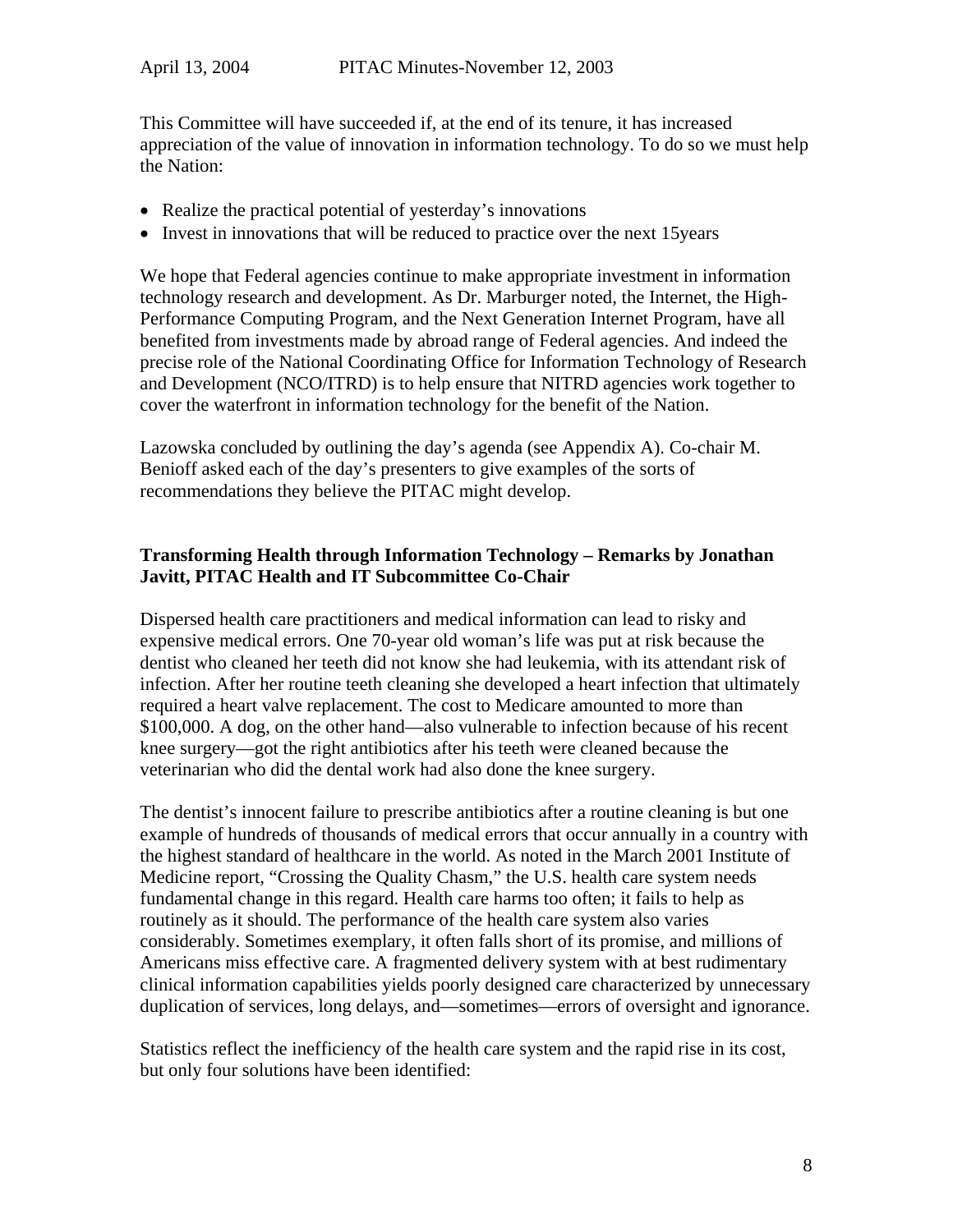- Raise payroll taxes on employees and employers
- Raise the retirement age so that people enter Medicare later in life
- Allow costs to rise and increase the Federal deficit by a corresponding amount
- Employ health information technology to reduce cost and improve quality of care

The first three solutions are obviously undesirable. The fourth solution—the promising one—has been adopted by the six-sevenths of the U.S. economy, but not, of course, by the remaining seventh, the health care sector.

The first three choices are not only politically unacceptable, but also temporary at best. In 2003, the Institute of Medicine was asked to define the key elements of health information technology needed to address the quality issues identified its earlier reports raised. It concluded that a sound health care information technology system would offer:

- A secure, portable, personal electronic health record delivered via a national health information infrastructure
- A computerized physician's order entry system in hospitals
- e-prescribing from physicians' offices
- Clinical decision support
- Connectivity for ready exchange of information among caregivers

Seventy-five percent of the adverse drug events common today could be avoided through electronic entry of medication orders with error checking systems for proper dosing, allergies, and other contraindications.

The Department of Veterans Affairs has shown that without computerization, 12 percent of physicians' orders are incorrectly followed. With electronic health records, with bar coding to prevent such errors, and with other electronic systems, the error rate drops well below one percent. The Army has shown that basic computer systems to track care of patients with chronic illnesses can lead to improvements in health outcomes far exceeding those we see in the civilian world.

Nationwide deployment of health information technology systems could save up to 25 percent of health care costs—more than \$240 billion a year—while at the same time saving more than 100,000 lives each year. This is enough to pay for prescription drugs under Medicare, to extend care to the uninsured, and to reduce the cost of employersponsored health insurance to the point where increases in worker's compensation results in higher salaries rather than simply paying for higher health insurance costs.

Computerizing our health care system would empower Americans to participate more completely in their health care and to make more informed choices of caregivers and hospitals.

What has this to do with PITAC and with the mission Congress gave us? Our primary mission is to advise on the NITRD Program. In 2004, NITRD will make its first major investment in research and development related to health care delivery. This will take the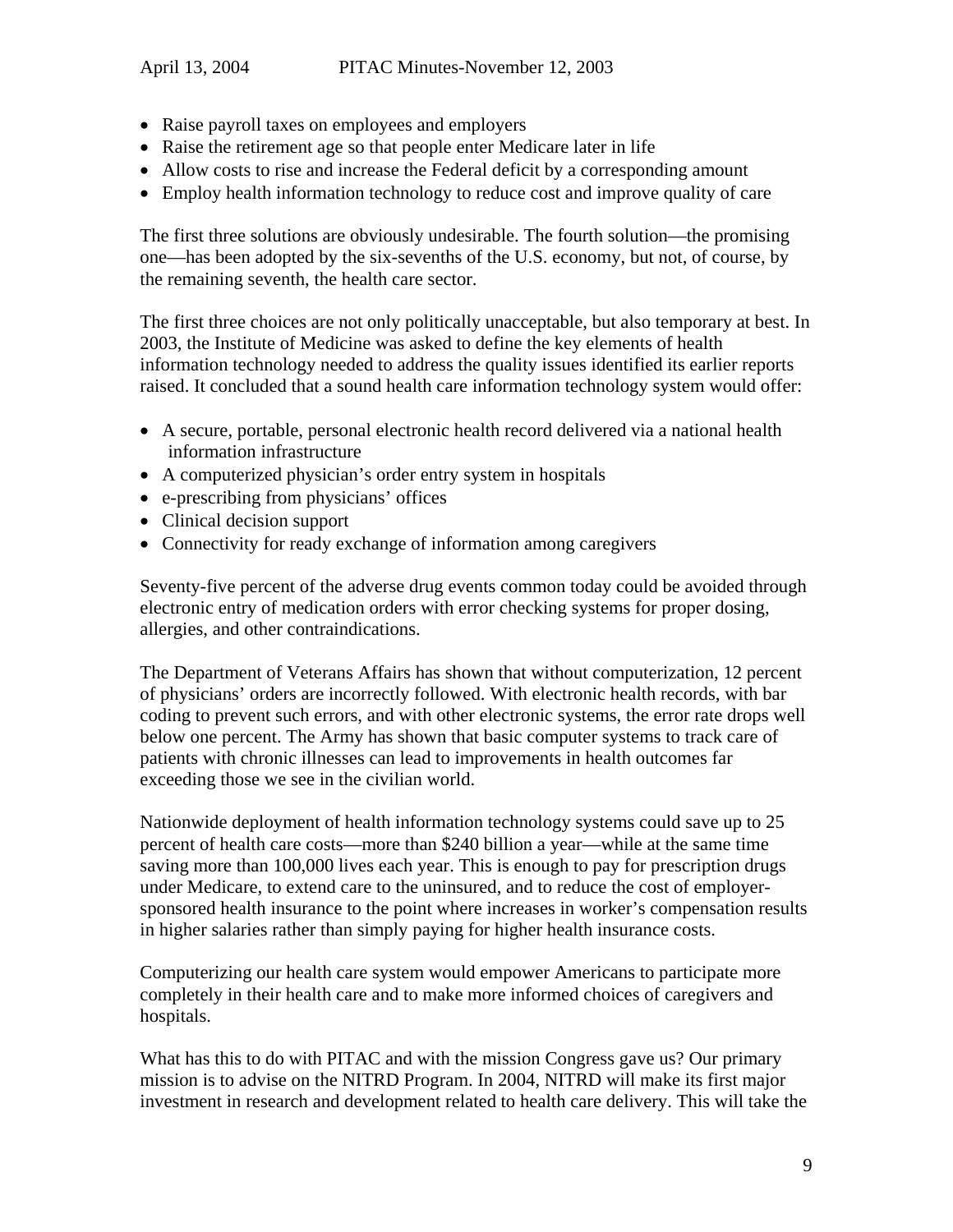form of a new \$50 million research program within the Agency for Healthcare Research and Quality. The National Institutes of Health will continue to support medical knowledge databases through the National Library of Medicine—also using NITRD funds. But this Committee should ask what needs to be done next. Consider these questions:

- Are there existing health information technology investments that can readily be expanded to serve the Nation?
- Where should we be investing today, so that we have the health information technology solutions for tomorrow?
- What can we achieve as a Nation by making those investments?
- What barriers must we overcome?
- How can we empower disparate departments of government to work more closely around health information technology?
- How can we use NITRD funds to stimulate public-private partnerships in this critical area?

We might approach these issues by asking, first:

- What do you imagine could be achieved in the next few years by aggressive deployment of today's technology?
- What are the barriers to this?
- What steps should be taken to surmount those barriers and to realize the potential?
- What do you imagine could be achieved in ten years with appropriate research and development investments in the area of health information technology?

# **Transforming Health through Information Technology: The NIH Roadmap – Elias Zerhouni, Director, National Institutes of Health (NIH)**

The National Institutes of Health are working to transform the way health care research is done. A NIH Roadmap is under development to pinpoint areas of research most likely to produce the biggest payoffs across all disciplines and diseases. The Roadmap is particularly concerned to develop and use information technology to transform how scientists collaborate and conduct biomedical research. We need the Roadmap because:

- Health care expenditure and its burden on society are growing rapidly.
- Discoveries are arriving at an accelerated pace, and we need to transform those discoveries into tangible, preventive strategies that will eventually reduce costs. If we keep practicing medicine as we practice it today, we will make only marginal improvements. We need novel approaches orders of magnitude more effective.

From deliberation and consultation with several hundred recognized leaders in academia, industry, government, and the public, three Roadmap themes have emerged. Information technology is critical to their success: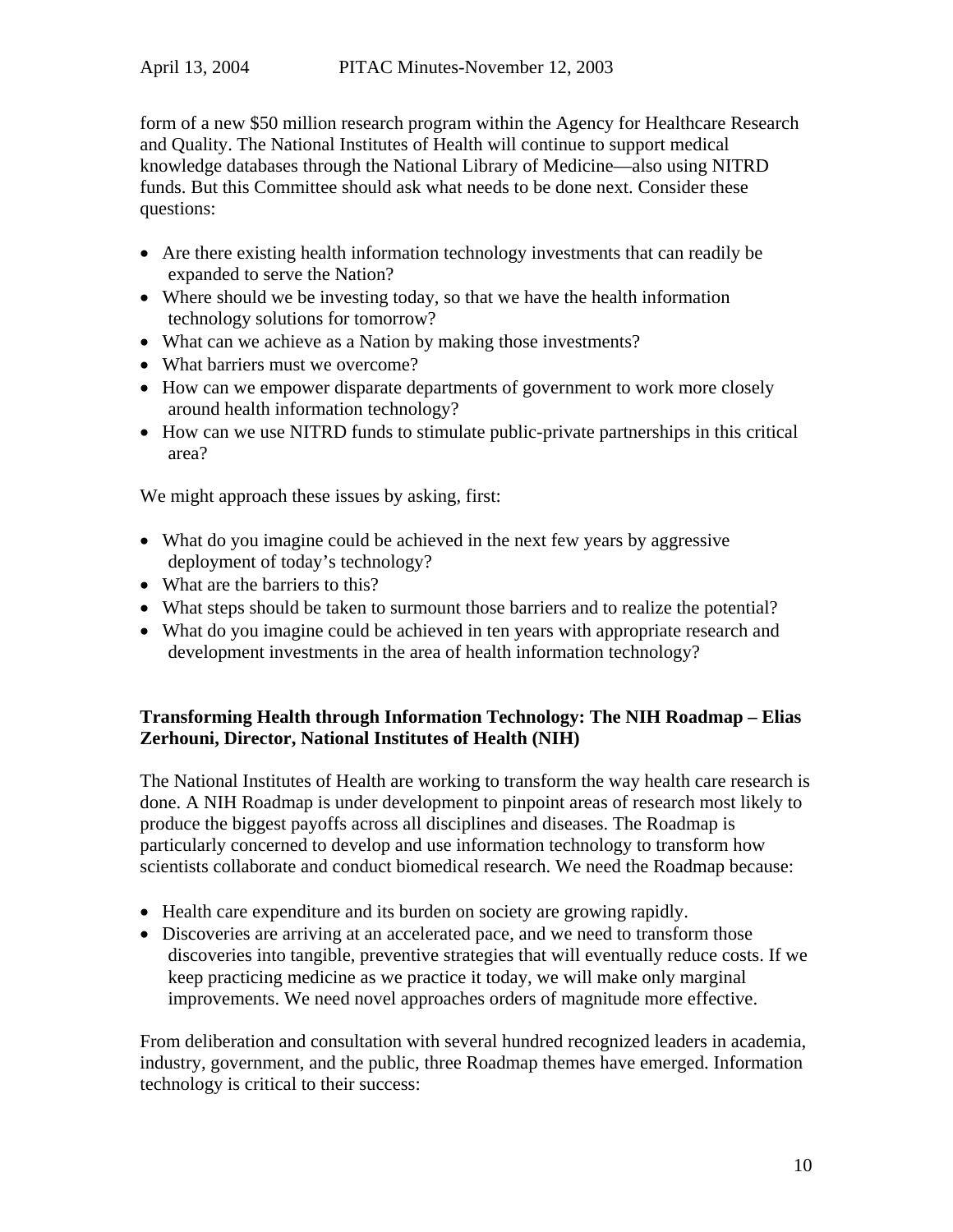- **New Pathways to Discovery.** This seeks comprehensive understanding of the building blocks of the body's cells and tissues, and how complex biological systems operate. Using computational biology, NIH is trying to model the cells' information superhighway. There are a million molecules per cell, each interacting in ways that are only partially known. A very high performance computing environment requiring a strong national biomedical computing infrastructure would be critical to progress in this research. We have only partial information about the human genome and its function, and about the three-dimensional structure of proteins. We need to develop those three-dimensional structures and understand the variations between structures and the temporal resolution of molecular-to-molecular interaction. Advances in structural biology require better understanding of proteins, and in particular, those proteins that reside within cell membranes. To draw an analogy from information technology, proteins might be considered transistors, and cell membranes an integrated circuit substrate. Understanding the integration of the circuits is more important than knowing each element in the circuit. Molecular engineering will prove the key to further progress. Underlying efforts in molecular libraries, over the next five to six years NIH plans to develop a database for chemical genomics containing the cumulative knowledge of experiments being conducted in hundreds of laboratories around the world, and that will require making grid computing available to that community. This will enable the researchers to test complex molecular pathways and networks with tools unavailable to them today.
- **Research Teams of the Future.** We seek to recombine the biological, physical, informational, social, and behavioral sciences. We delay development of interoperable information systems in medicine, health care, and research if we do not promote interdisciplinary work, and so NIH will create interdisciplinary research centers to build interdisciplinary research teams.
- **Re-engineering the Clinical Research Enterprise.** The health care system is fragmented. It lacks a single strategy for data and information management, for the exploitation of that information, and for long-term follow-up of identified populations. An example of this is hormone replacement therapy (HRT) in women. For 30 years HRT was dogmatically held to constitute good health care management, but there was no scientific basis to prove that this was beneficial to the 60 million women using it. NIH's multi-year Women's Health Initiative found that HRT was not only neutral, but positively harmful. If we had possessed a system that captured data elements from clinical practice, that question would have been resolved within three years without the need to create a new infrastructure for a specific, one-use clinical trial.

The way clinical research is done in the country has changed dramatically. Two noteworthy trends in health care are:

- A movement away from studying acute problems to studying chronic problems
- A movement away from the treatment of disease to its prevention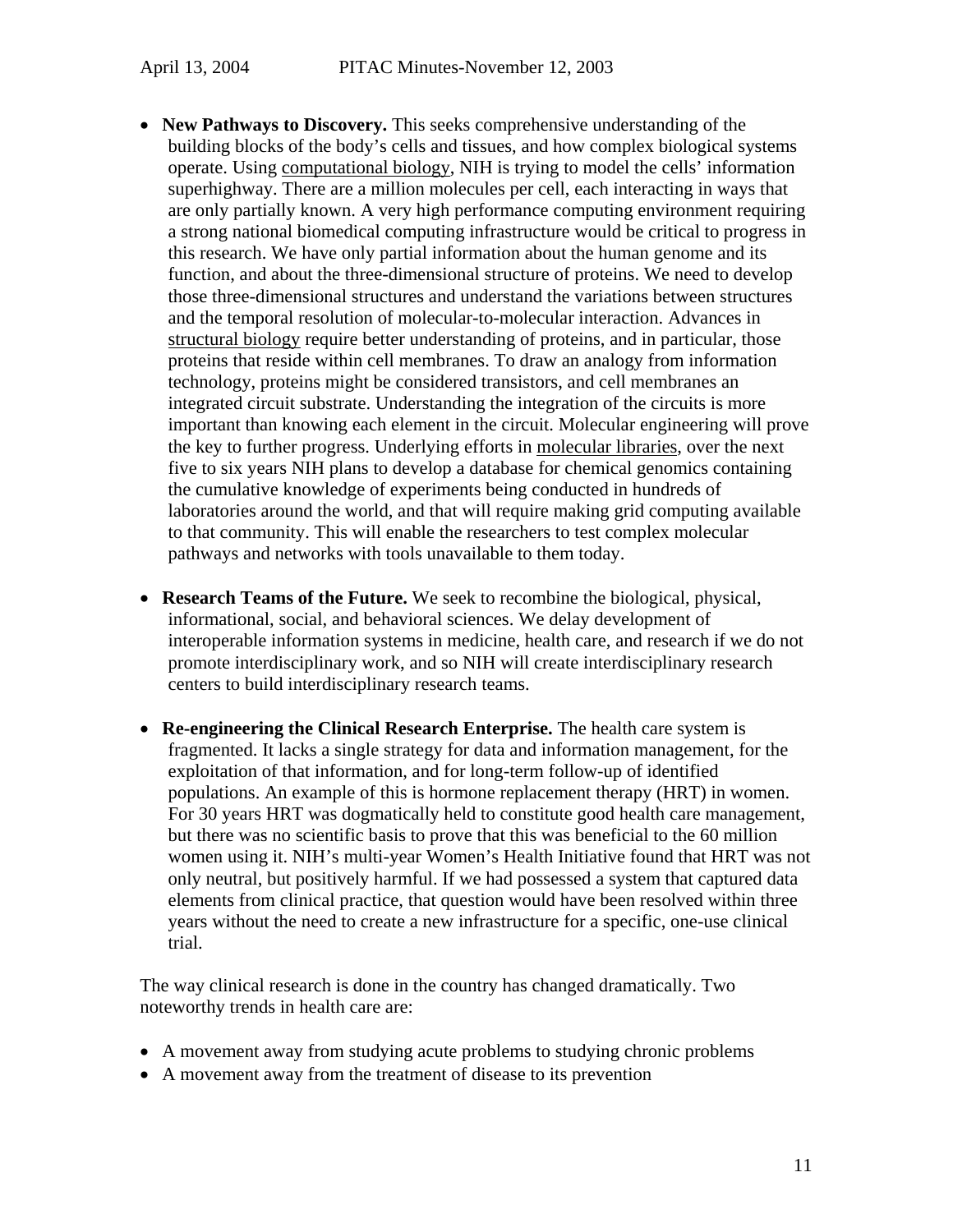Seventy-five percent of health care expenditures are related to chronic at-home diseases that move much treatment away from academic health research centers and into the community. These trends mark the importance of:

- Conducting clinical research with data collected from the population
- Translating fundamental research into clinical reality faster
- Earlier intervention into the disease cycle

Data integration also helps formulate new research questions that tie together major fields of inquiry.

To advance our understanding of pathobiology, we need high-quality genotypephenotype correlations. We need to be able to understand at the level of the patient population what characteristics correlate with what genetic, genomic, and proteomic characteristics at the basic kinase, or enzyme transfer, level.

So we should first tackle the problem of bench-to-bedside and its reverse—bedside-tobench—translation. Interoperable research networks will ultimately lead to a national network of networks: a revolutionary new clinical research infrastructure. Fully networked clinical research centers will have a multitude of information technologies and shared public databases. The central nervous system of this endeavor is the National Electronic Clinical Trials and Research (NECTAR) Network. It will have common data standards and vocabularies and software for analyzing and reporting data on a prospective basis and on a long-term basis.

Realizing the new research information infrastructure will require more efficient and effective clinical research business practices and processes, enhanced data sharing and analysis, interdisciplinary research collaboration, improvement in patient safety, human subject protection, and rapid translation of research into clinical findings and products. The Roadmap will deliver an acceptable return on the public's very substantial NIH investment only if it transforms the NIH research enterprise with a new generation of tools and an enhanced information infrastructure.

In response to questions by Benioff and Javitt, Zerhouni recommended that PITAC take a strong position on data standards and evaluate the possible pathways to success.

Zerhouni suggested both a top-down approach to linking NIH more tightly with the point of care—including campaigns that to get the message out—and a bottom-up approach that connects research to the community. NIH proposes recruiting Clinical Research Associates who would conduct research faster and transfer the results back to the community. Fastest adoption of good practices is usually related to the trust of intermediaries directly connected to the patients. It is very hard to translate that information unless you have systems that are hard-wired, perennial, and organic to the process.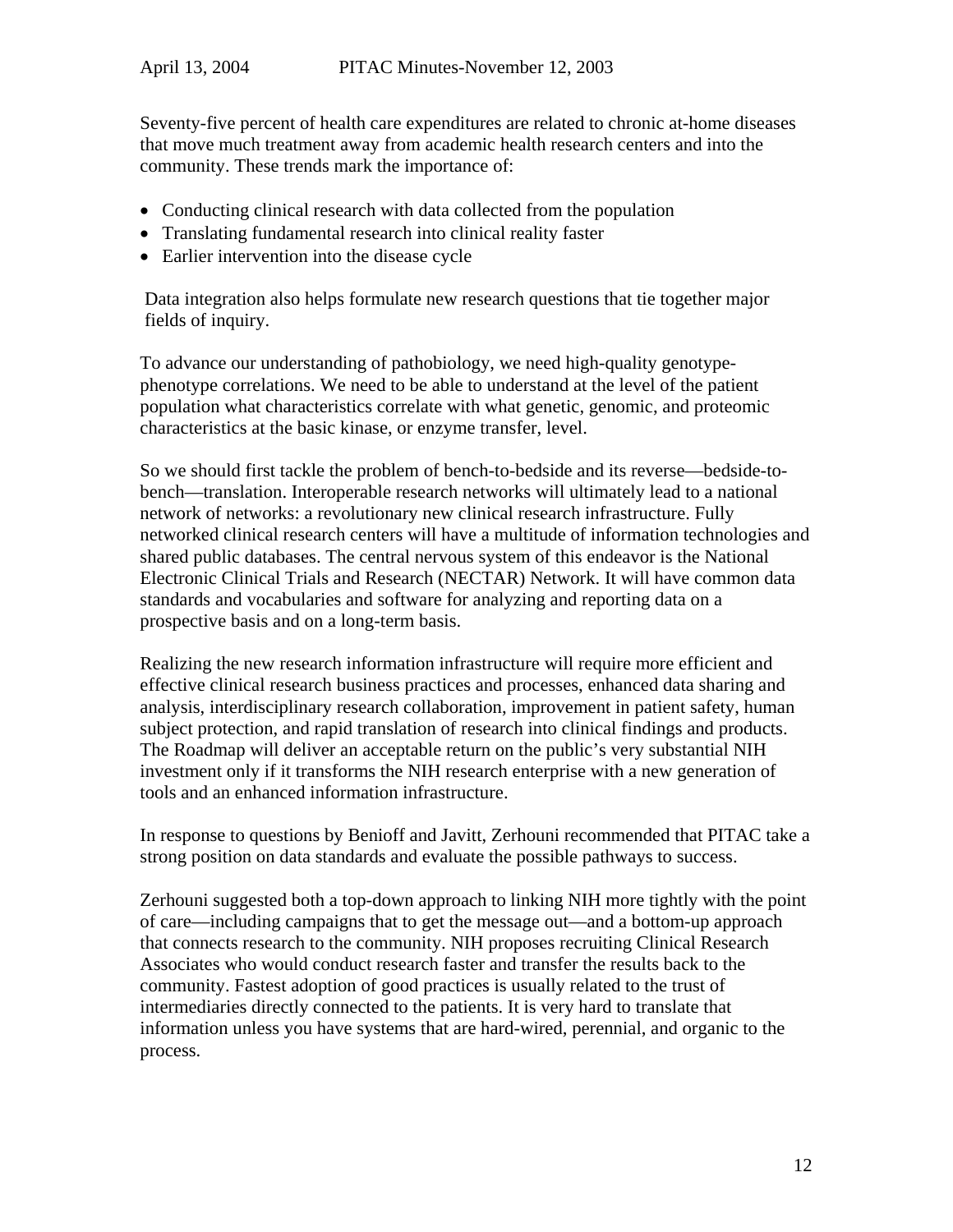Responding to a question by PITAC member J. Klavans on whereto apply effort to interagency collaborations, Zerhouni advocated harmonization strategies across agencies and departments. Harmonization rules and regulations allow sharing of data generated locally as well as coordination and data sharing across the research community as a whole.

### **Electronic Medical Records: Evidence Shows Impact –Remarks by Mark B. McClellan, Commissioner, Food and Drug Administration (FDA)**

Information technology has great potential benefits to the FDA's mission of promoting the public's health by delivering safe and effective medical products and advancing public health through better information and better products. New treatment technologies cost more to develop, and these development costs in turn drive up the cost of health care. Health information technology is a key part of FDA's new strategic action plan—we have an excellent opportunity to improve it.

Health information technology can have an immediate impact on FDA's mission in three ways:

- More efficient collection and analysis of information in clinical trial helps FDA determine the safety and effectiveness of medical products quicker and less expensively. A judgment about safety and effectiveness determines when to approve a product. Large paper reports on side effects can be replaced by electronic systems that improve the pathways from good research ideas, through clinical studies, to action on the information gathered. Much FDA data on what works and doesn't in the development of new treatments reside in paper records stored in ways that do not permit further analysis, so learning about treatment effects in particular subgroups or identifying patterns is difficult. FDA is working with NIH to develop broader data standards and tools to implement electronic information sharing. FDA and the National Cancer Institute (part of NIH) also announced today that they are starting to take electronic Investigational New Drug (IND) applications on cancer therapy. FDA is also working with NCI on sharing interactive information systems for collecting clinical trial information and on integrating clinical trial information collected from product developers.
- FDA is taking steps to transform medical product labeling to be consistent with modern health information systems. Drug developers usually provide information about possible adverse side effects in thin microprint form that is not easily accessible to either health practitioners or patients. FDA is working with the National Library of Medicine to make information on the safety and effectiveness of medical products available in electronic form that can be integrated with other clinical information. FDA's goal is to make this information accessible to doctors using hand-held devices to make e-prescribing decisions. FDA is developing *Med Guides for Patients*—the patient's electronic versions of information about the drug's use, the latest scientific evidence about it, risks to look for, and potential danger signs.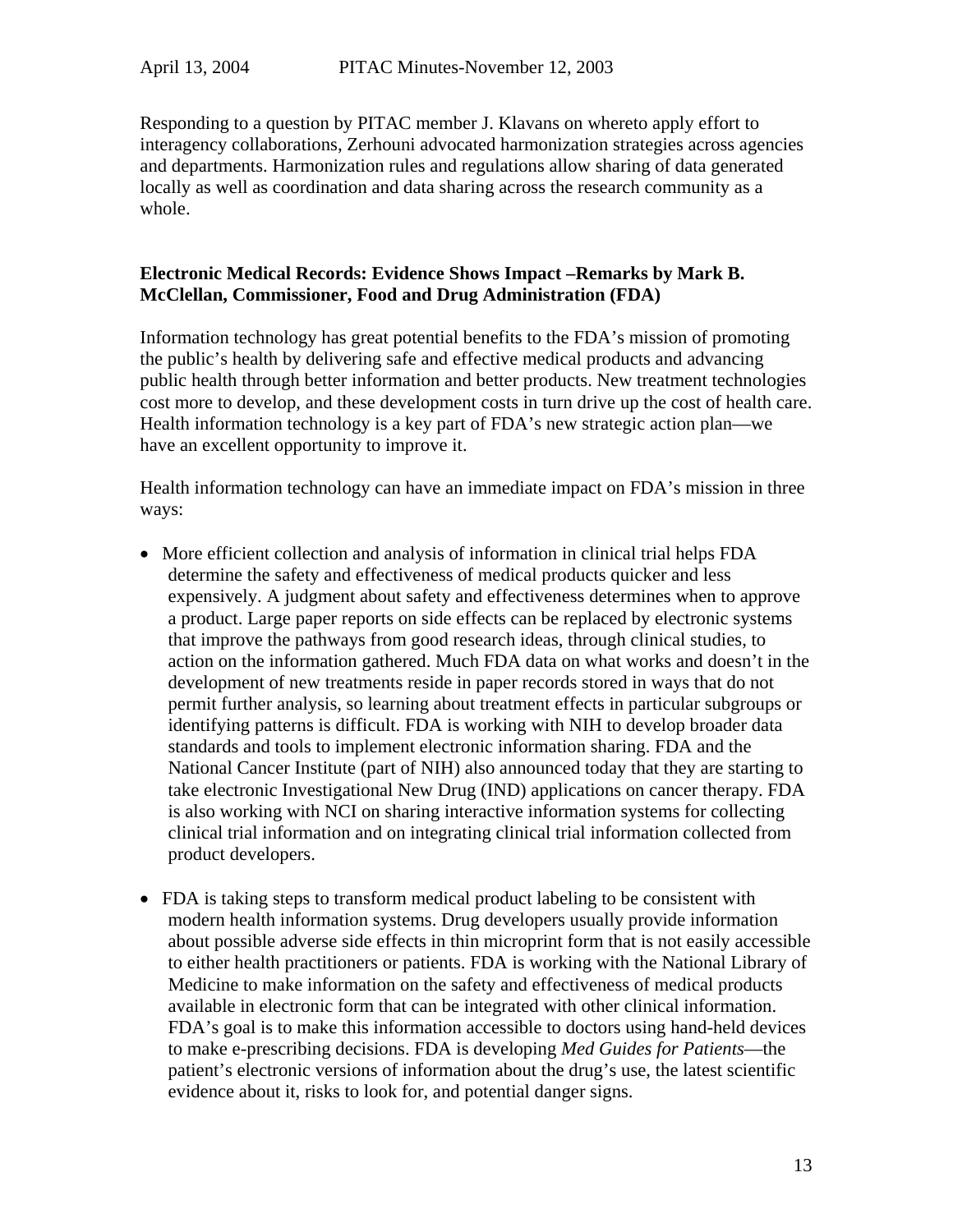• FDA is working to improve its ability to monitor treatments after their approval and entry into the market. This adds to information gathered in controlled, randomized clinical trials about subgroups of patients and particular clinical settings. Medical product developers are required to report adverse events, and FDA is making those reports electronic and easier to analyze. FDA has also laid out a vision of linking realtime or near-real-time surveillance to electronic medical records, thereby improving our understanding of adverse events. The risks of new drugs to particular populations and understanding how treatments are being used in actual practice will guide FDA toward providing better labeling and instruction to health practitioners. Pilot programs at Columbia Presbyterian Hospital and elsewhere are developing a widespread standard way of collecting more complete, timely, and useful information on potential safety problems.

But the FDA faces significant barriers to carrying out its mission:

- **Standards**. Electronic systems have not been widely adopted in health care because, unlike grocery stores or financial institutions, the health care system lacks even codes for all of its products, let alone everything relevant to that product in terms of response values, complications, and the like. While the FDA is close to having a complete coding system for drug products, literally thousands of medical devices on the market have no standardized electronic nomenclature. Fortunately, all medical producers must register with the FDA to get products licensed in the U.S., so making the licensing process electronic is helping us ensure that new codes for new products can be built into the system as they come on the market.
- **Security and confidentiality.** Patients worry that their records might not be used appropriately. The Health Insurance Portability and Accountability Act (HIPAA) helps assuage those concerns, but we must do more to ensure that sensitive data can be shared securely in surveillance systems so that patient information is not placed at risk.
- **Costs and benefits.** FDA is considering provision of small financial incentives for submitting information into FDA surveillance systems. We also need to ensure that health care information technology improves quality of care. For example, we proposed a new regulation to require bar codes on all medicines and blood products. This regulation is widely regarded as accelerating the adoption of bar code readers and other electronic systems at hospitals. More can be done along these lines. For example, electronic labeling information could be provided in a way that is easily integrated with electronic medical records in e-prescribing, so that doctors have access to up-to-date and useful information relevant to their particular prescribing decisions.

We see this approach as creating a "virtuous circle." Our ability to collect and provide information electronically and automatically enables still better guidance to health practitioners, thereby increasing the payoff from adopting electronic record systems or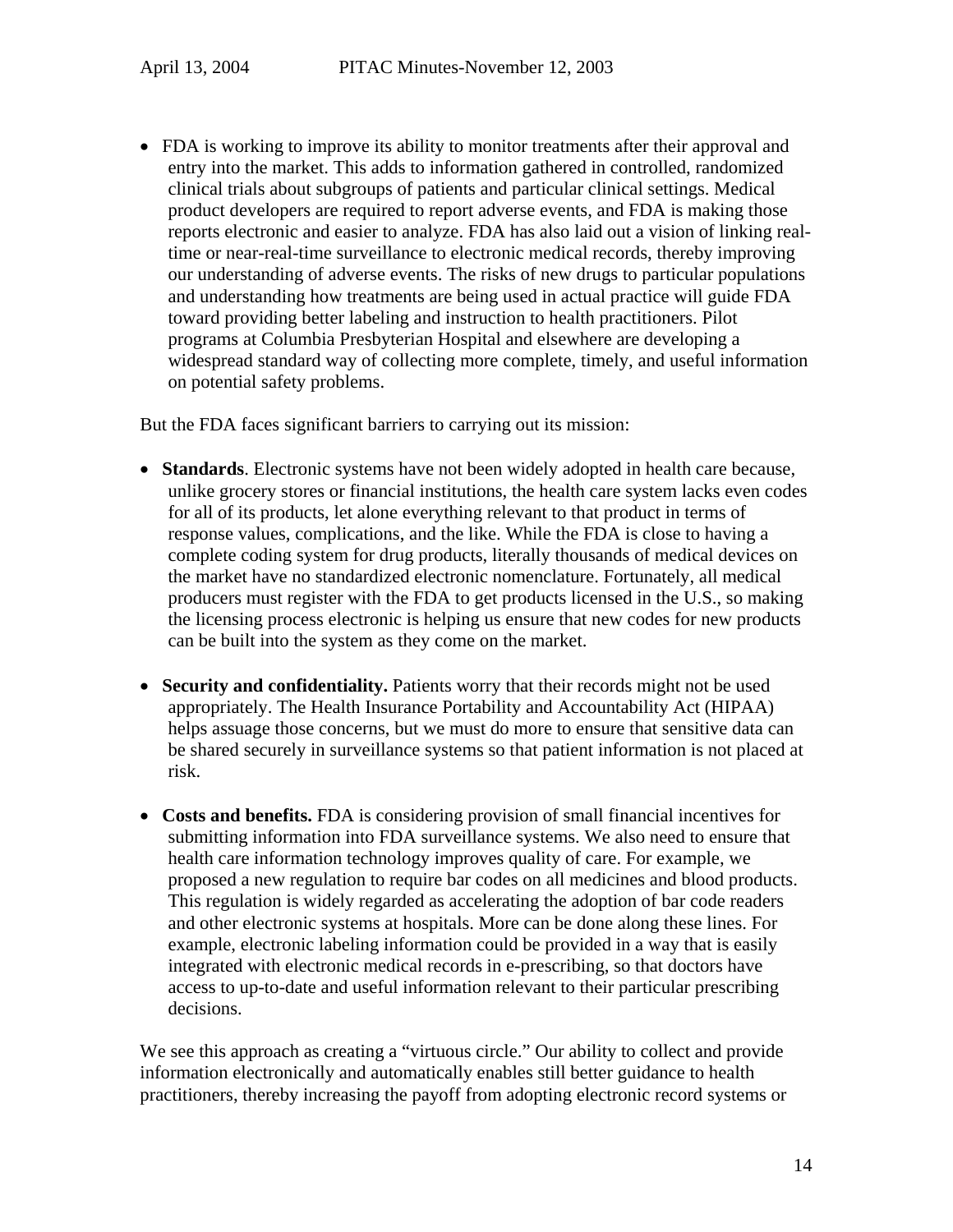e-prescribing. As more people come on line, the payoffs increase. The virtuous circle reinforces and is reinforced. PITAC has an opportunity to help clear the roadblocks and see that the investments are made to complete this kind of system.

In answer to a question from E. Lazowska concerning multiple standardization efforts and the need to coordinate them, McClellan stated that as long as Federal agencies participate, the relevant stakeholders are engaged, and a consensual process is used, then standards development will progress well. Health insurers can play a major role. Legislation in Congress for a drug benefit in Medicare [subsequently signed into law] can be implemented in such a way to push use of an electronic standard. Health insurers and payers can support these standards. More can be learned in real-world practice about whether one drug is comparably more effective than another in a particular clinical setting, or whether certain kinds of patient groups may have particular risks or benefits. Health information technology systems, properly implemented and coupled with signals of key safety problems, would make such studies less costly.

### **Health Achievement through Information Technology–Remarks by Secretary Anthony Principi and Deputy Undersecretary for Health Jonathan Perlin, Department of Veterans Affairs (VA)**

J. Perlin communicated Secretary Principi's regrets for his not attending this PITAC meeting due to his commitments during the week of Veteran's Day. Secretary Principi strongly believes that the electronic health record and associated technologies are among the best ways to improve the quality and efficiency of care for our Nation's veterans. Perlin then introduced Principi's recorded remarks.

The Department of Veterans Affairs (VA) redeems part of America's debt to its veterans by providing them with world-class health care. The key to this mission is a paperless, safe, secure, and cost-effective medical records system. To accomplish this goal, the VA is pushing the boundaries of medical and information technologies to transform the VA from a collection of limited in-patient hospitals (often located far from a veteran's home) to a 21<sup>st</sup>century health care system based on a technology-supported outpatient model with more than 1300 sites across the Nation. The current VistA and next generation Health*e*Vet/VistA are indispensable tools supporting the largest integrated health system in the U.S., which serves almost five million veterans a year. The system includes:

- Computerized provider order entry, a leading strategy to achieve VA standards for patient safety. Ninety-three percent of VA's order entries are now computerized, compared to eight percent in non-VA hospitals.
- Bar code matching of medication to patient records at the point of delivery, so that veterans receive the right medications in the right dose at the right time from the right provider.
- The HealtheVet/Vistasystem's health data repository will store a veteran's whole health record and make it available anywhere in the VA system in real time. The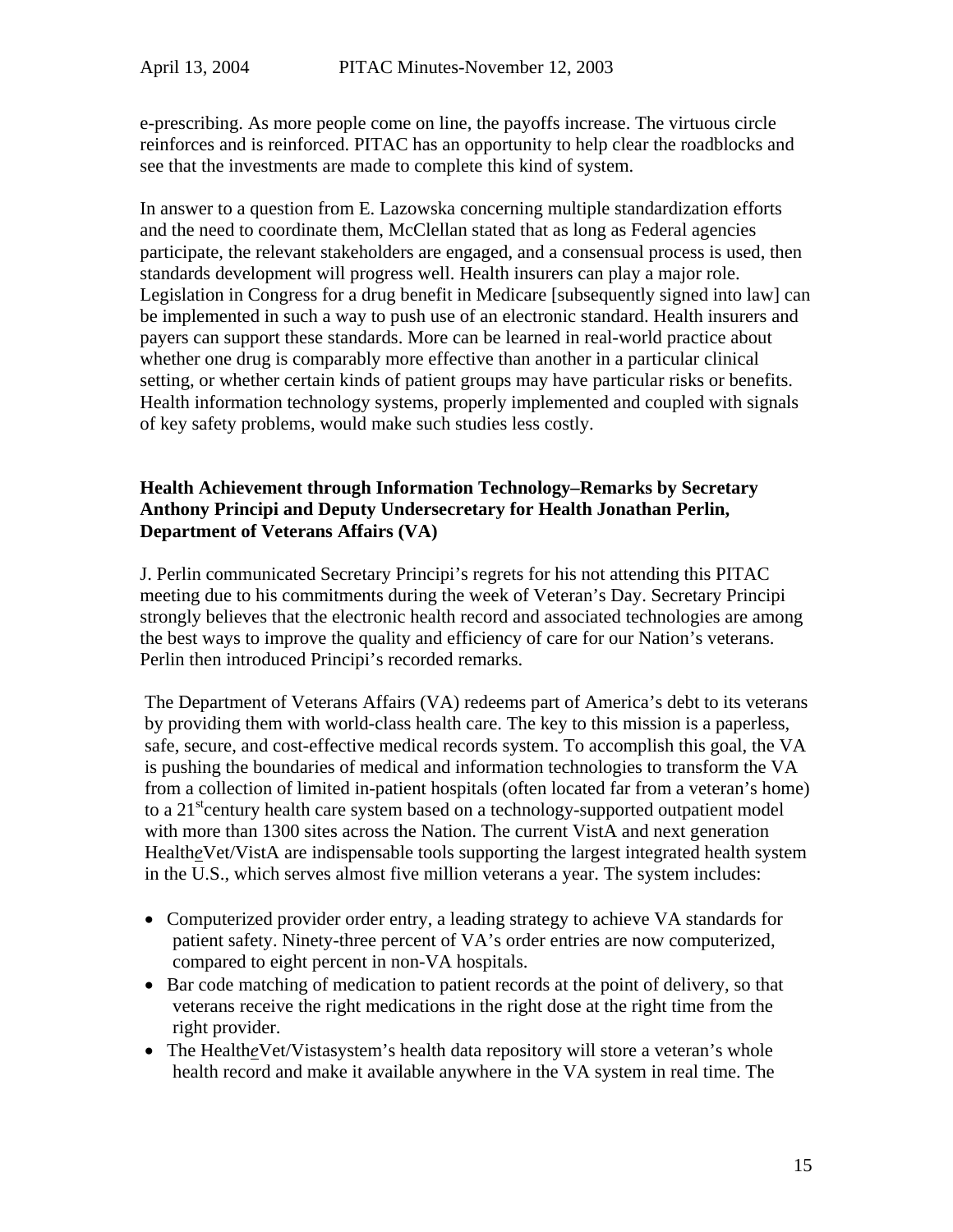patient's portal, My Health*e*Vet, will allow veterans to see their health records, access health information, and communicate with their health care providers.

The VA has been collaborating with DHHS and others to improve health care delivery across the widest possible range.

Perlin showed what a care provider would see on an electronic health record that resembles a doctor's chart. The VA's information-based system spans all care providers: emergency rooms, operating rooms, intensive care units, the doctor's desk, ambulatory clinics, and long-term care settings. The Undersecretary then walked the audience through the system using two case studies to point out its salient features:

- A cover sheet that provides the patient's basic information including name, medications, and vital signs.
- Doctors' notes in the form of templates. Different specialists can use different data entry templates that can be repopulated to bring in key elements like vital signs.
- A reminder area that keys doctors into times for the patient to get vaccinations, medications, etc.
- An action area. With one click an immunization can be ordered and that order will have natural language documentation. Such documentation conveys medical evidence that is now seldom used, such as why vaccination is important. Evidence shows that people would experience better health outcomes by receiving appropriate vaccinations. The simple intervention of a pneumonia vaccine can significantly reduce hospitalization and death rates. Administering a pneumonia vaccine and a flu shot can yield even greater improvements. The VA has reached the Surgeon General's U.S. benchmark by having vaccinated seventy-eight percent of its vets.
- An automatic indicator alerting the physician to changes in the status of a patient's condition (such as cholesterol level) and suggesting evidence-based treatments that can be ordered with a direct provider order entry. This electronic entry removes the opportunity for transcription errors. It also supports drug/drug, drug/lab, drug/allergy and drug/history checking systems. The inpatient and outpatient environments are now safer because there are fewer errors. One of the VA's consolidated computerized mail-out patient pharmacies delivers medications accurately with a failure rate of less than eight per million. Contrast this with studies showing that one in 20 ambulatory care prescriptions is complicated by an error. The work of Latham and Bates shows that inpatient prescription errors occur at a rate of one in six-and-a-half hospitalizations. This is the quality chasm we are bridging.
- Through the My Health*e*Vetsystem, the patient moves from a transactional to a proactive transformational mode by having access to information.
- Remote Data View permits access to laboratory tests, scans, and imaging in diverse clinical settings.
- In sum, the patient's total health history, current conditions, and treatments, are all more accurate, more complete, and more accessible.

Perlin concluded with the hope that the audience would share the VA's excitement about what is possible. Seventy percent of all physicians in the U.S. and 60 percent of all health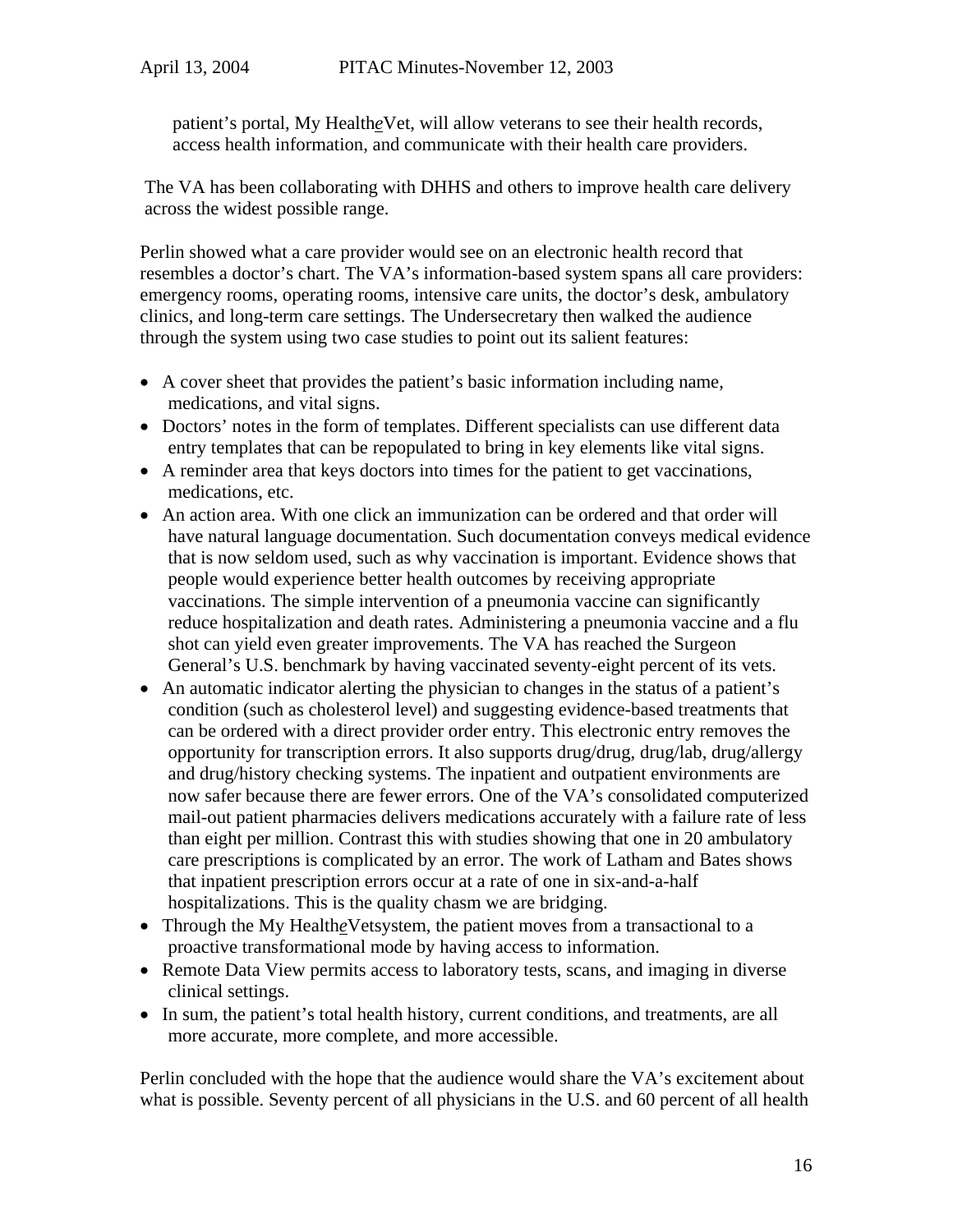professionals receive training in the VA, and so belong to the computer age. They are ready to use IT in their work. Today's 24-year-olds grew up with information technologies as transparent as pencil and paper are to us. Would you trust your banking to paper systems like those used in health care? The question is not what is possible, but when can we get there.

Responding to questions by Marc Benioff, Perlin identified three areas that would make these new technologies as widely used as the Internet:

- **Standards**. Perlin would welcome endorsement of standards that allow the undercapitalized providers to be able to develop systems that communicate with each other. PITAC can help to develop this infrastructure, the equivalent of the Interstate Highway System for healthcare. Health care commerce can take place on that infrastructure.
- **Incentives**. There are no obvious rewards for investing in some of the information infrastructure; there may be some disincentives. Capital investment could be jumpstarted.
- **Culture.** PITAC's involvement and excitement, the Administration's interest, and our new generation of young health care providers and administrators all converge to change the culture of information technology for health care. PITAC can help move it from a novelty to the expected baseline for safe, high quality, and more patientcentered, humane health care.

# **HEALTH***e***FORCES: a new standard in military medicine – Remarks by Kevin Kiley, Director, Walter Reed Army Medical Center**

The HEALTH*e*FORCES initiative, begun at Walter Reed Army Medical Center (WRAMC) a few years ago, is now being promulgated across the North Atlantic. It will merge with the next generation of Military Health Care Systems—the Composite Health Care System II (CH-CSII). Brigadier General Mike Dunn and Colonel Jill Phillips recognized a need for outcomes-based studies to close the quality chasm, and so set the goals of the HEALTH*e*FORCES, which are to:

- Improve the quality of care for patients in the Walter Reed Health Care System
- Enhance patient-provider partnerships
- Use information technology to capture the patient's perspective on the status and treatment of their conditions
- Measure compliance with evidence-based medicine

Comprehensive care would seamlessly connect patient and providers, closing the gap between the care patients should receive and what they do receive. HEALTH*e*FORCES combines traditional hands-on medicine with the latest innovations in information technology. Scientifically based, recognized guidelines will eventually establish new standards for military health care. The Joint Commission on Accreditation of Healthcare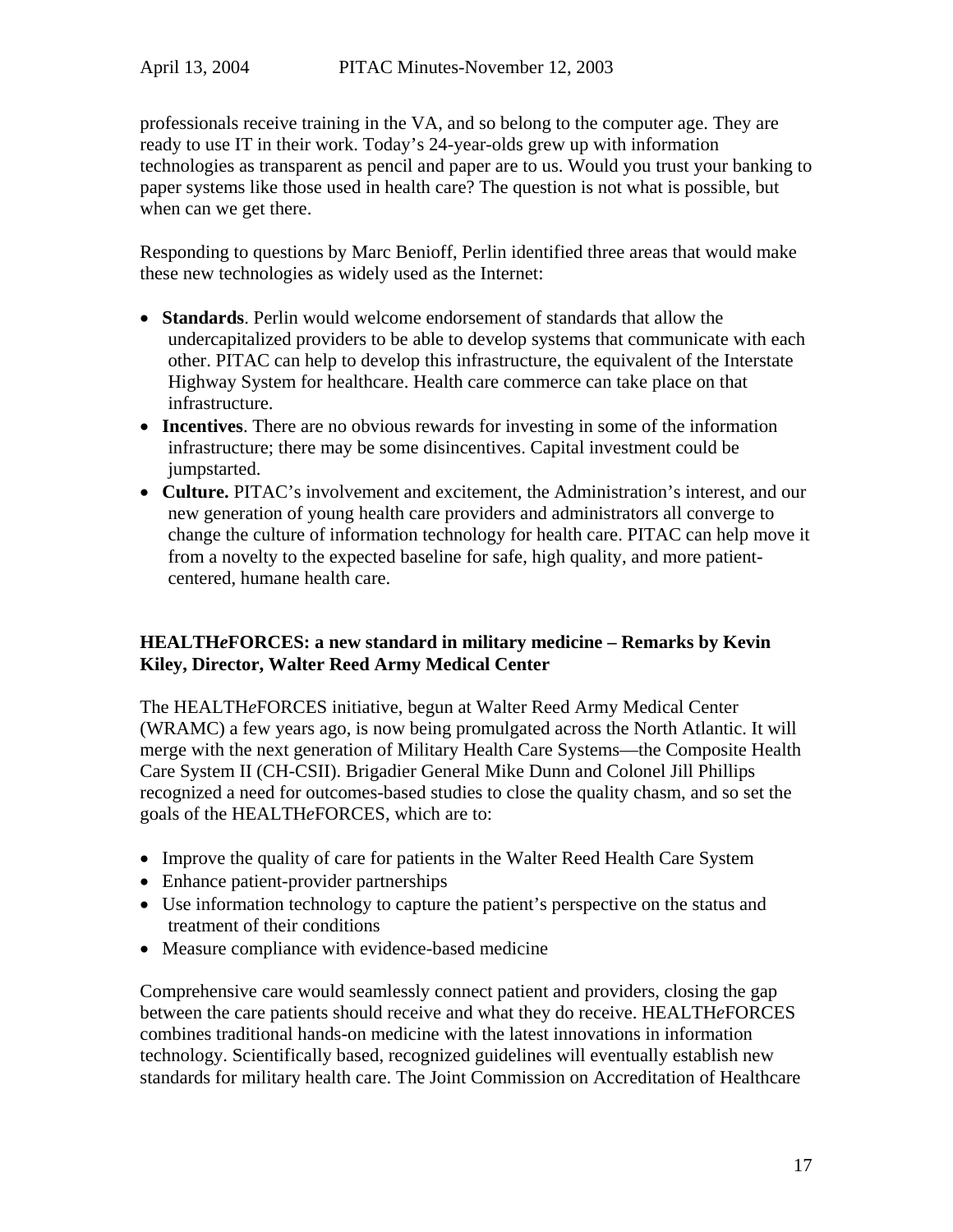Organizations (JCAHO) awarded WRAMC and HEALTHeFORCES effort six diseasespecific certifications; HEALTHeFORCES has also won several national awards.

HEALTHeFORCESworks as follows:

- The patient provides biographic and geographic information on a hand-held device.
- This information is entered into an integrated clinical database.
- The patient's vital signs are taken by health practitioners.
- The patient uses a remote survey tool to enter information about their perceptions about their quality of life and other issues.
- That information is downloaded in the HEALTHeRECORD, and the provider fills in the remaining information.
- Finally, the patient receives an exit interview (to make sure the diagnosis and treatment are understood and to coordinate referrals) and educational information about the problem. The patient can also evaluate the care he or she received.

The Point-of-View Patient Survey allows patients to share their concerns and receive education and feedback on their specific case. It also asks them how their illnesses are affecting their lives. In the case of diabetes, for example, the patient receives multiple cues for self-care, such as foot care, and the need for foot and eye examinations. This forges a partnership between the patient and the provider. A scorecard then allows physicians to maintain a checklist of each patient's treatment. It shows what the health care team needs to do for the patient, and what the patient needs to do. The system also provides instructions on the proper use of such medical devices as metered-dose inhalers or peak flow meters for asthma, and for such self-care practices as watching for signs and symptoms.

The HEALTH*e*LIFESTYLES enable WRAMC to exceed national standards for care of eight chronic conditions. Patients from the National Capitol Area have been enrolled in a program that gives them access to HEALTH*e*CARE technologies. The Diabetes Management Program is illustrative. We have begun to monitor things like hemoglobin A1c and give eye exams. We estimate that for every one percent reduction in blood sugar levels (hemoglobin A1c blood tests), the risk of blindness, kidney failure, or leg amputation drops by about 40 percent. If the diabetic maintains normal blood sugars, his or her average life expectancy increases significantly. So we understand the benefits of compliance. The HEALTH*e*RECORD is bridging from a paperless inpatient-centered record to a more robust in-patient and outpatient-centered system that captures the efforts of both provider and patients.

Kiley concluded by thanking the PITAC for the opportunity to show the great work of WRAMC staff, their vision, and their ability to pull this system into the  $21<sup>st</sup>$ Century. They would like this technology to enter the public domain.

Responding to questions by PITAC member D. Patterson and Benioff, Kiley reported that HEALTHeFORCES has been statistically linked to reductions in emergency room visits and unnecessary hospitalization, as well as to other improvements in health care. These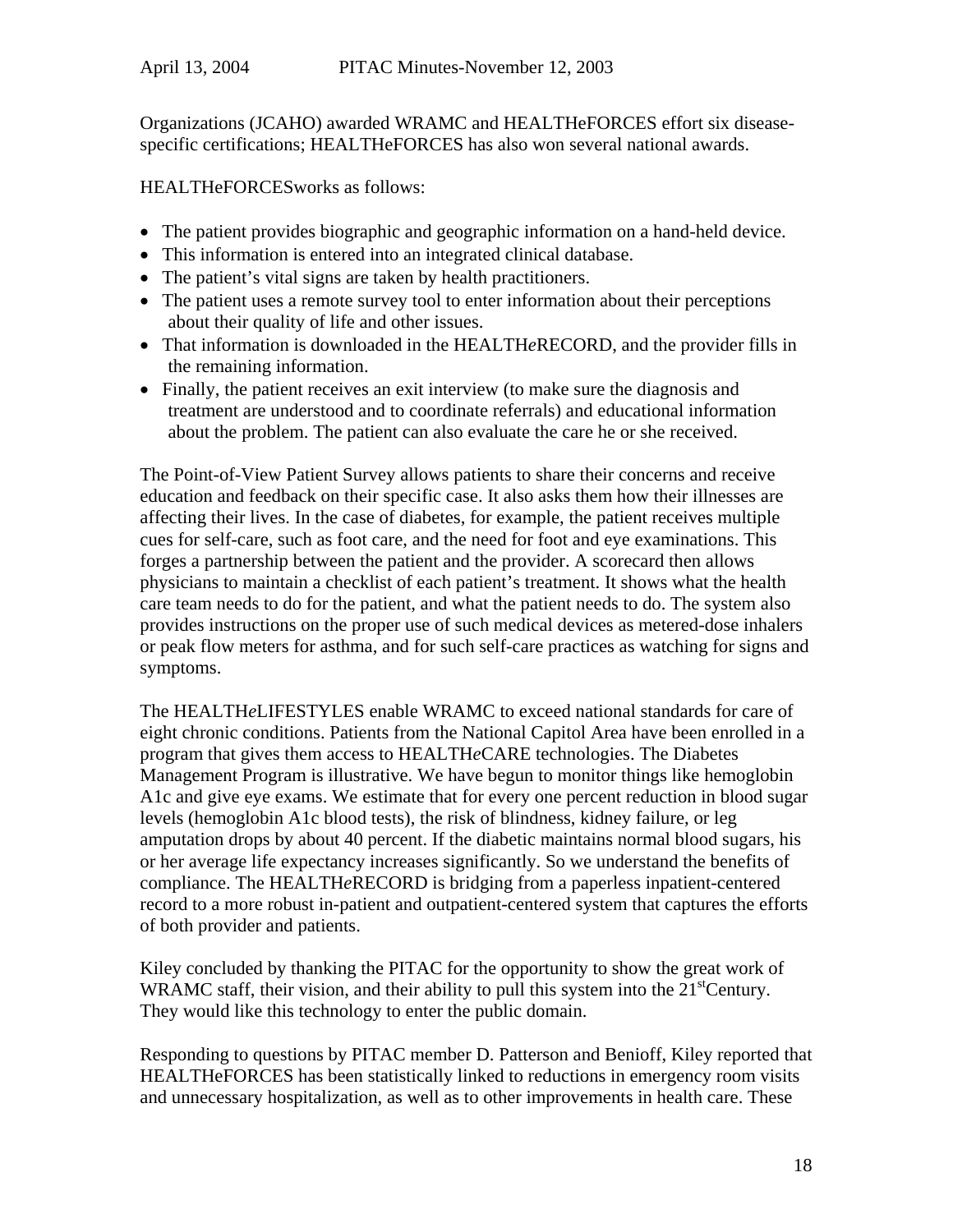reduce health care costs—a direct benefit of the program. Quality of life is harder to measure, but when patients feel themselves more active participants in their own care, they do tend to feel some increased sense of wellness regardless of their age. The younger generation is more proactive and aggressive in its own care than their grandparents, who have tended to be satisfied with going to the doctor and doing what the doctor recommends. It's not just about dollars and cents; it's about reducing hospital admissions, making more efficient use of pharmaceuticals, and so forth.

Perlin added that with a 32 percent increase in its budget, the VA is taking care of 98percent more veterans than in 1995, and doing so with measurably better outcomes in quality, access, and satisfaction.

PITAC member G.Yang requested more information about the WRAMC systems architecture and a better understanding of the systems used.

# **Health Information Technology: Current and Future Initiatives – Remarks by Carolyn Clancy, Director, Agency for Healthcare Research and Quality (AHRQ)**

AHRQ focuses on investments to help the rest of the world achieve what the VA and Army have accomplished. Department of Health and Human Services (DHHS) Secretary Thompson is committed to exploiting information technology for improving health care. We have been hearing a lot about the quality chasm, and the Institute of Medicine and others strongly believe that information technology is critical to the bridging that chasm. Beth McGwen and her Rand colleagues published a study in the *New England Journal of Medicine* (June 2003) that showed Americans received recommended care only 54.9 percent of the time. Where have we gone wrong?

We think information technology of the kind you have heard discussed today is a means to the end of improving the quality, safety, efficiency, and effectiveness of health care. But according to a recent Government Accounting Office (GAO) report, 75 percent of what it will take to make information technology work within the health care delivery system to improve the health care system will be "social engineering."

Outside of places like the DoD, the VA, and a few tightly managed systems such as Kaiser Permanente, health care delivery remains relatively decentralized. So in talking about information technology, the first challenge is to clarify what we mean. Very broadly, we are talking about electronic health records, electronic prescribing, decision support, and computerized physician ordering. All of these can be tightly linked, but they need not be—for example, doctors are now pursuing e-prescribing with hand-held computers that are not linked to any of the other functions. We are also talking about connectivity and interoperability across various sectors of the community. If I see a patient who has been to an emergency room across town, I need the information from that visit, and the fact that they are not part of my system is not helpful.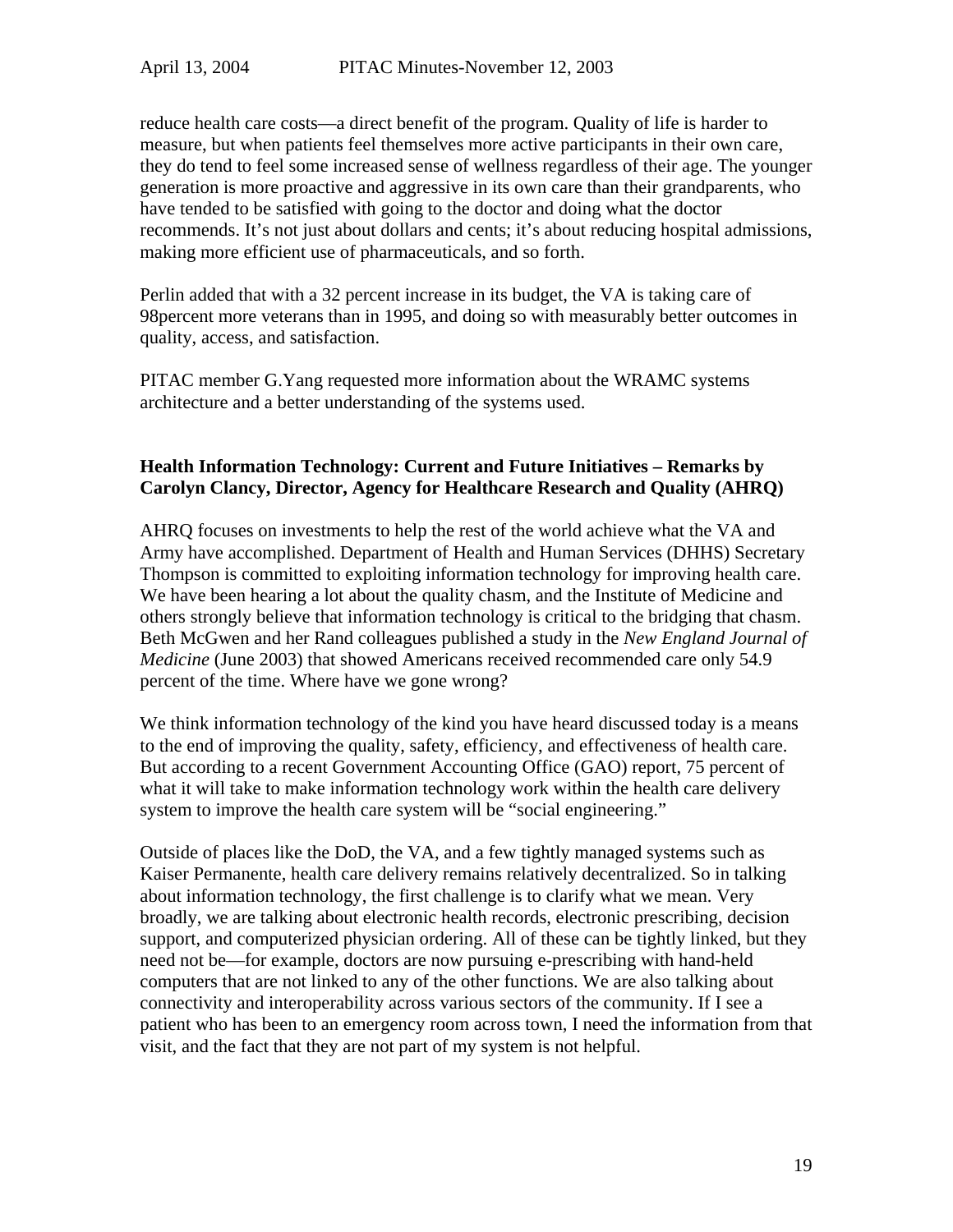Over the years, AHRQ has had a modest but compelling opportunity to support evaluation of the use of health information technology in clinical settings, most recently as part of the agency's overall portfolio in improving patient safety. We have funded both grants and contracts to evaluate the use of different application of health IT and patient safety. For example, a project at Brigham and Women's Hospital is looking at how shared on-line health records improve patient safety and clinical care. A number of projects focus on the use of hand-held devices, and one project on consumer use of the Internet focuses on parent-initiated prevention.

Within DHHS, AHRQ works with the Centers for Medicare and Medicaid Services (CMS), the Centers for Disease Control and Prevention, and the Food and Drug Administration to reduce the burden of reporting medical errors through centralized electronic reporting. AHRQ also works with CMS and private-sector purchasers to make ambulatory care safer. We have also worked on health IT mechanisms for getting information from clinical care delivery systems to the public health infrastructure to identify effective strategies for detecting early warning signs of a potentially catastrophic event. AHRQ is also working with the Assistant Secretary for Planning and Evaluation at CMS to support anew evidence report on the cost and benefits of health information technology functionalities.

The Brigham and Women's Hospital study and others like it have demonstrated that error reduction reduces costs, but the question of how to implement such systems in Peoria, for example, remains. On the cost side, the implementation and transition are far from trivial. Cedar Sinai Hospital, for example, has put its system in hiatus after an investment of tens of millions of dollars. We do not yet fully appreciate what the costs and length of transitional periods will be, and we are still looking for ways to accelerate progress through the implementation phase. We also do not yet understand what improvements mean in terms of economic productivity and other quality metrics. A systematic review of published and unpublished evidence is a first step in clarifying costs and benefits, and is not a one-time task.

We have also been working with the Institute of Medicine and the  $HL$ -7 $\frac{11}{11}$  standards organization to develop the functionalities for an electronic health record. AHRQ is working to bring updated information technology to the population served by the Indian Health Service.

In the President's FY 2004 budget, AHRQ has the opportunity to invest \$62 million in health information technology:

• \$50 million of that will demonstrate hospital-based information technology solutions with a specific emphasis on small community and rural hospitals. \$26 million of this total is earmarked for implementing proven technologies in small and rural communities where information technology penetration has been low. The remaining \$24 million is targeted for developing, implementing, and evaluating new and innovative technologies to improve patients' safety and quality of care in diverse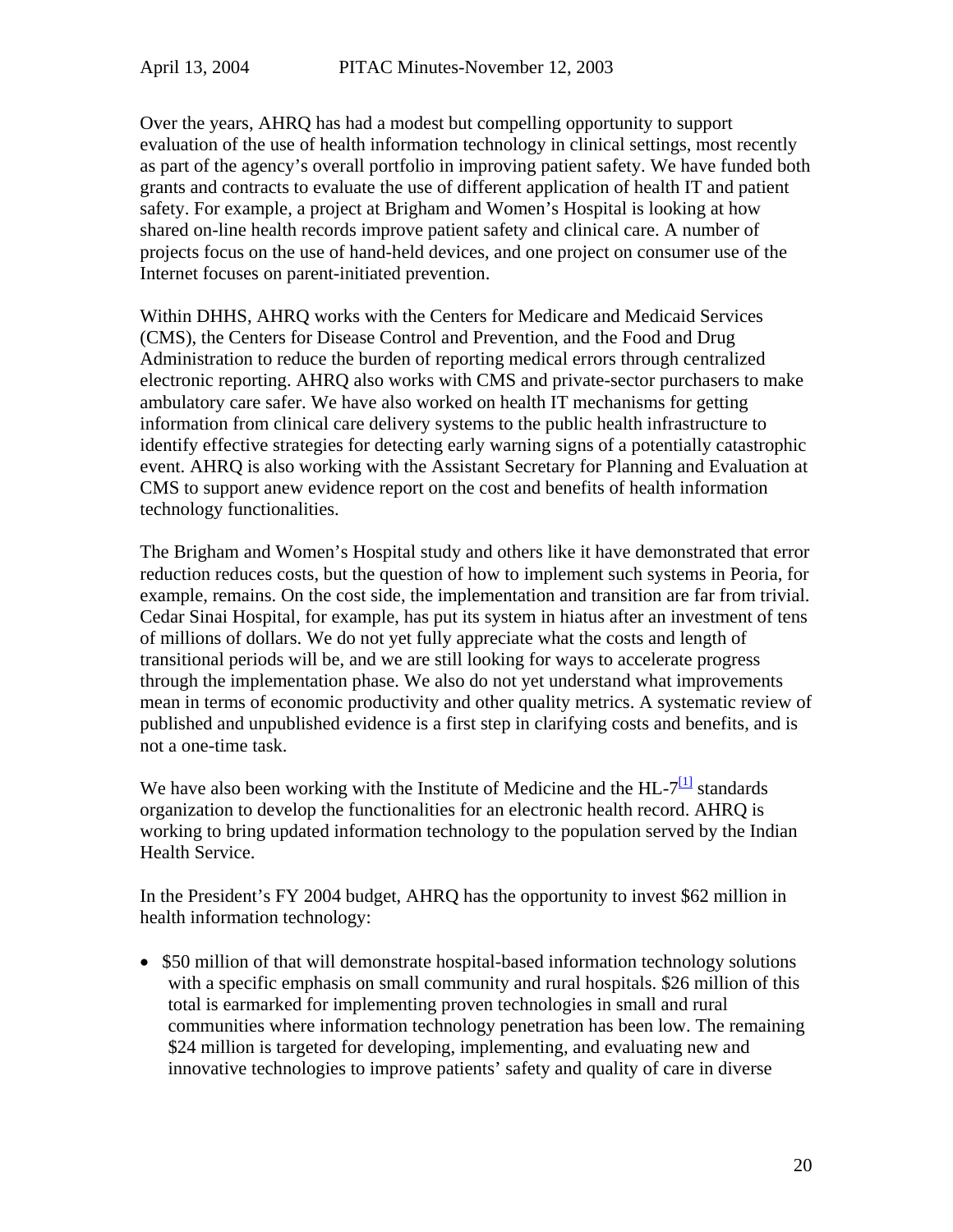health care settings, including a specific focus on interoperability within communities.

• Another \$10 million will accelerate diffusion of clinical data standards.

During an experts' meeting AHRQ held during the summer, a variety of stakeholders including colleagues from Federal agencies and leaders in health care, information technology, patient safety, and rural health—identified several clear themes for our initiatives:

- Financial and non-financial incentives to adopt information technologies and a better understanding of the economics of investing in health information technology needed to develop the business case
- A framework to assess the value of specific features in diverse clinical settings, including the critical link to workflow
- Evaluation of systems currently in use to understand successes and shortcomings
- Development of clinical knowledge—decision support rules and knowledge libraries—for the public domain
- Evaluation of emerging technologies that integrate administrative and clinical systems

While stakeholders told the Department that they have these systems in place, their evidence base (guidelines, protocols, reminders, etc.) must be systematically and frequently updated to be credible. Clancy noted that the issues are similar for rural health care. AHRQ is trying to publicize these initiatives quickly so that the right kinds of partnerships apply to participate in them, including some collaborations between the private and public sectors.

In response to a question by Lazowska, Clancy stated that some private sector systems such as Kaiser and the Mayo Clinic are catching up to the VA and DoD systems, but they are very few. AHRQ works to clarify and identify best practices that others can use in more dispersed settings.

In response to a question by Benioff, Clancy recommended that PITAC strongly support investment in health information technology and examine the tough policy questions being debated across the public and private sectors, especially those dealing with the return on investments. What is it that we are buying? If 75percent of the challenge actually relates to implementation, what role should the government play in supporting technical assistance to accelerate implementation?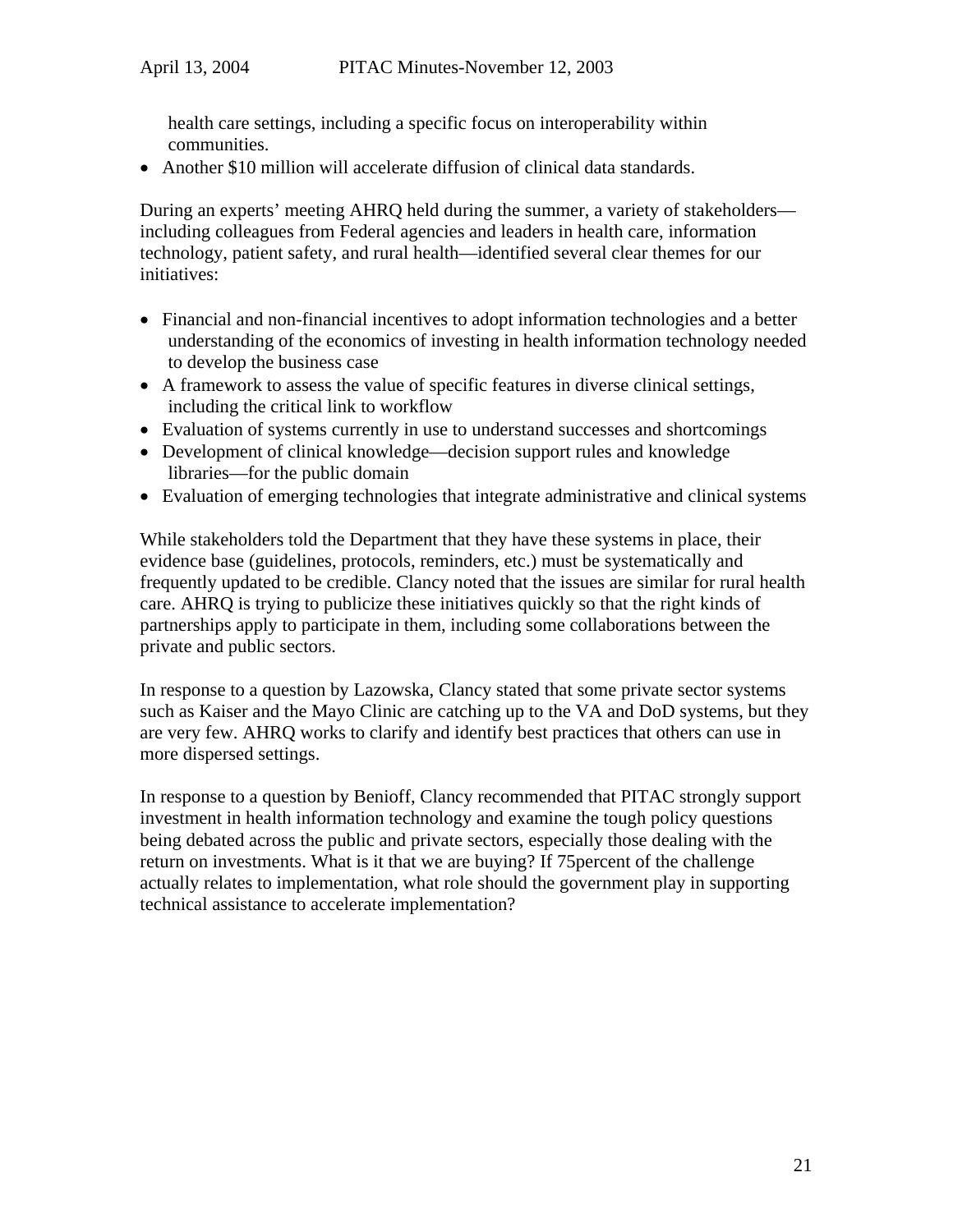# **Health Information Technology and the Family Physician: Making the Transition from Paper to Electronic Health Records – Remarks by David Kibbe, Director, Center for Health Information Technology, American Academy of Family Physicians (AAFP)**

D. Kibbe thanked PITAC for being able to report on the activities of the AAFP in advancing health information technology for medium and small medical practices. His presentation to PITAC covered:

- Surveys and information exchange the AAFP has done over the last year that indicate doctors are ready to make the transition to electronic healthcare systems
- Barriers to acquisition and use of electronic health records by this population of medical practices
- Current AAFP activities

AAFP has 94,000 members, 65,000 of whom are in active practice. While they represent only about eight percent of the physician workforce, on a yearly basis as primary care physicians the active members receive almost a quarter of all outpatient visits. The average practice size of AAFP members is two to five people. This size is not expected to change much, in part because larger practices of primary care physicians are splitting into smaller groups. Since most care is provided outside the hospital setting, a national health information infrastructure must take these small practices into account.

In 2000 the AAFP Board had two goals for family physicians: use the Internet by 2003, and use electronic health records (EHRs) by 2005. While according to a survey about90 percent are connected to the Internet, only about five to ten percent use EHRs even though they would like to. Barriers to using EHRs are:

- Cost—\$20,000 to \$50,000 the first year
- Workflow interruptions
- Lack of standards
- Fear that systems will become incompatible or obsolete, and not interoperate with other data sources

In the morning at the National Press Club, AAFP announced a coalition of information technology companies including GE Medical, Siemens Medical Solutions, Hewlett-Packard, Quest Diagnostics, Med Plexis, NexGen, TNSI, and A4 to participate in standard-setting activities and to foster use of electronic health records in small and medium practices. They seek a breakthrough in the acquisition and use of electronic health records for small and medium-sized practices. The principles guiding the Principled Group Purchasing Agreements will be affordability, compatibility, interoperability, and data stewardship. Of these, the last is the most controversial.

Information technology products must be in the price range that primary care practices can afford. The systems must be plug-and-play compatible, and physicians must be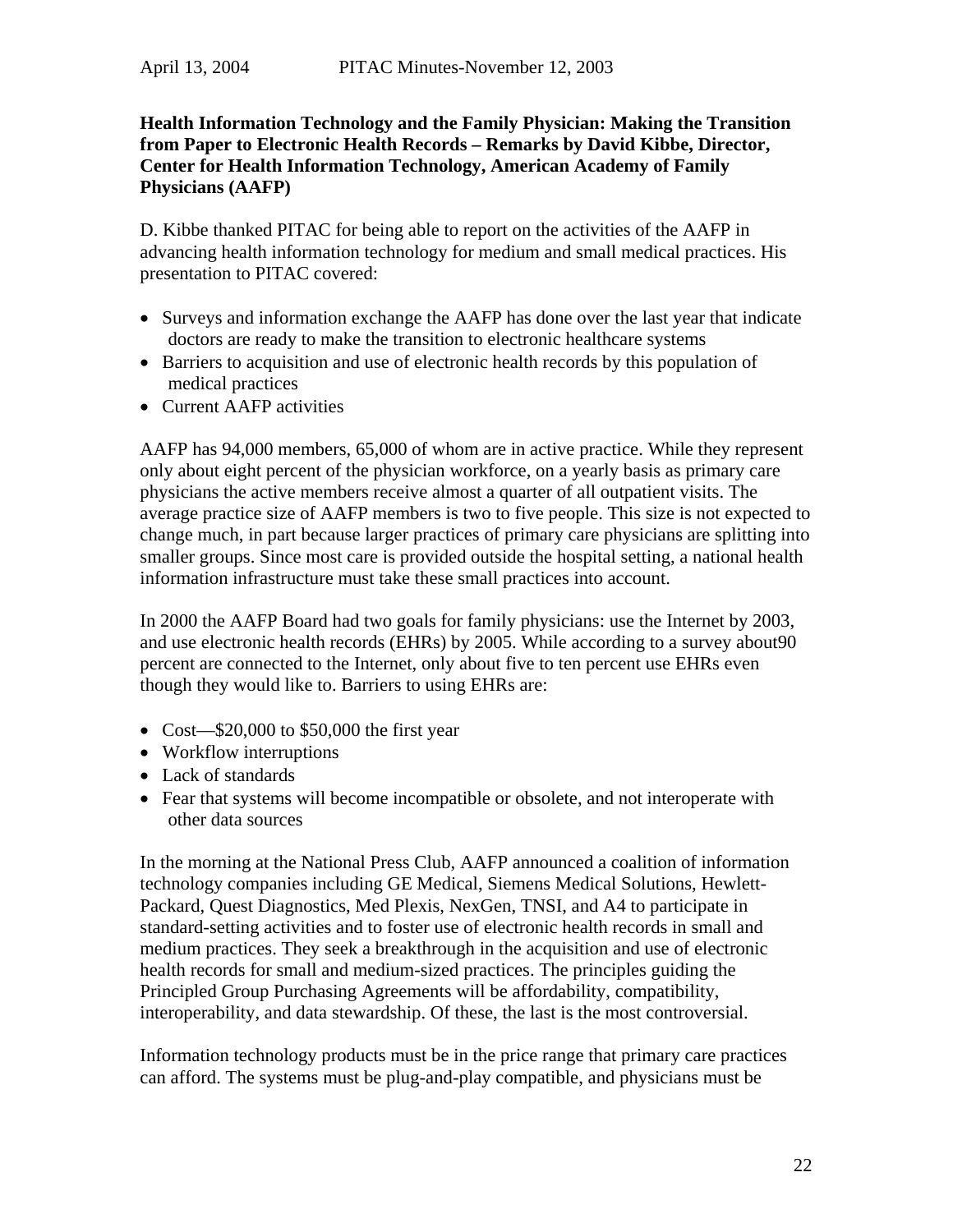assured that they will not have to scrap a system completely when they buy new products. What they have now are devices that do not interact with each other.

The issue of data stewardship is still unresolved. Who is the guardian of the data—drug companies, the Federal government, or vendors? Many companies base their business model and supply of information technology on some form of sale of information from doctors' offices, and we want to make sure that those uses are increasingly ethical.

AAFP does not endorse either products or companies. Rather, it is assembling companies that feel strongly that these principles should be the basis of health information technology for doctor's offices. The agreements include significant reductions in fees to AAFP members for products and services, including hardware, software, and devices. These companies are developing specific standards, particularly around open interface activities for connectivity with laboratories, e-prescribing, the patient's home, etc.

In addition to the Principled Group Purchasing Agreements with the companies mentioned above, AAFP is working with the Healthcare Information and Management Systems Society ( $\text{HIMSS}$ )<sup>[2]</sup>and the Massachusetts Medical Society to develop a new XML document standard called the "Continuity of Care Record" (CCR). The CCR includes some 60 to 70data elements that patients and physicians would find helpful in transferring or discharging a patient. At least nine vendors are already working toward interchanging the CCR. The CCR is both machine- and human-readable and can be displayed in many forms—paper, MS Word, Adobe Acrobat Reader, or on a Web browser. Patients who have access to it can transport some of that basic information such as an accurate medication list with doses and times of administration, which will result in fewer medical errors and consistently safer and higher quality care.

In conclusion, Kibbe stated the need for innovative technology firms to align with the physician down in the trenches to create a vision of products and services that will improve office-based quality, care, safety, and efficiency. We need to end the "build it and they will come" mentality of the last 20 years. Standards, promotions, and implementation projects are crucial. Quality, performance, and safety data collection can become routine by-products of EHRs and other office-based information technology, saving time and money over collecting such date by hand or by patient registries. We are very enthusiastic about the support we have gotten from the industry in this regard.

Benioff began the discussion by asking if the VA and Army (Walter Reed) systems were interoperable. The Army representatives said that they are not, since the Army's system is currently programmed to ASP and migrating to DOTNET by January2004 with an Oracle backend for the database, whereas the VA system is client-server based. An XML type of CCR (DD2766) is available as a three-page document, and that is what the soldier takes into the field.

Benioff also asked about Web services standards, a medical Web services description language (WSDL), and interoperability across WSDLs, and received general concurrence that work was being done to bring standards forward. Kibbe pointed out that the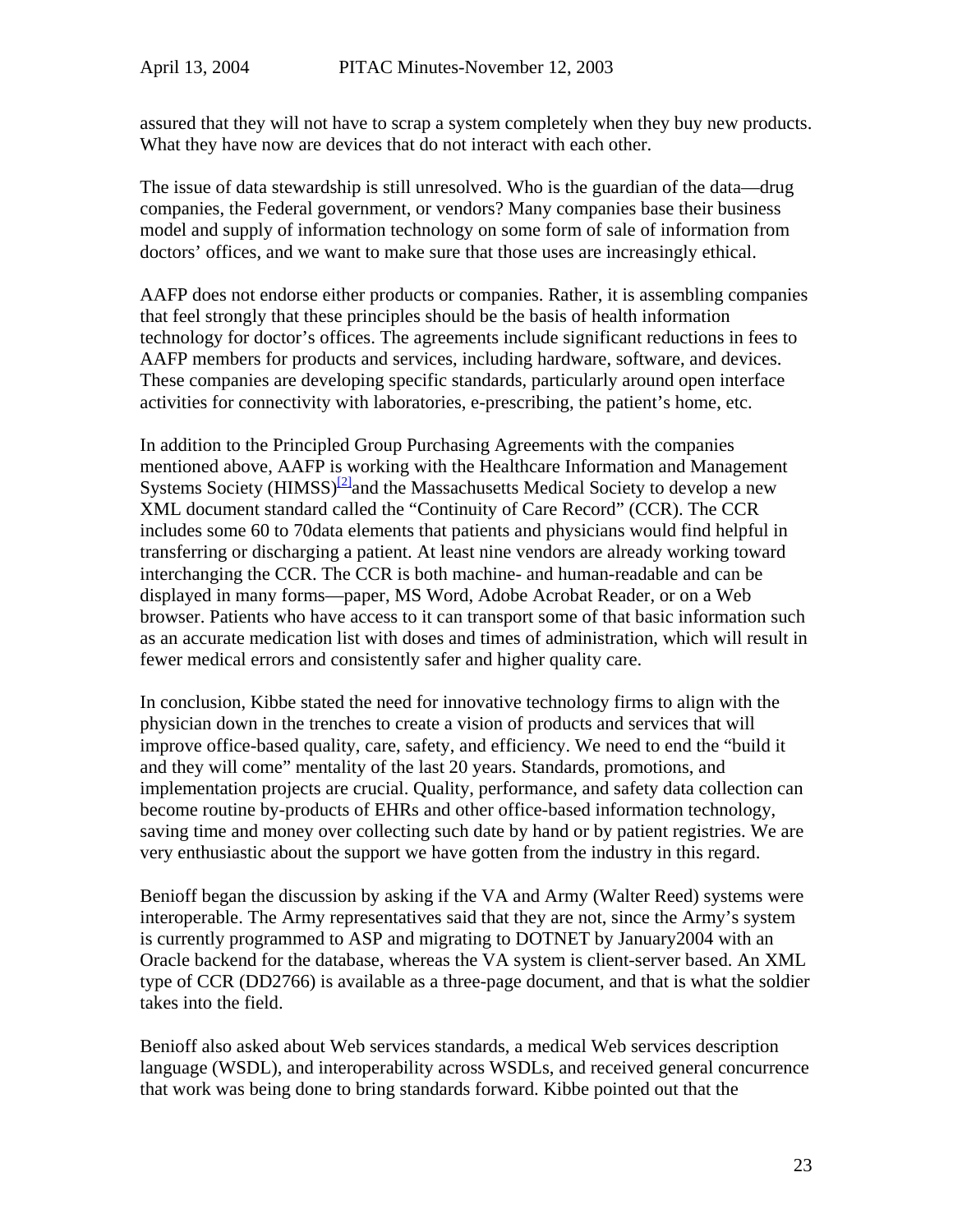crosswalk between the CCR and HL-7 is going well, and that military and civilian CCRs could be similar.

Benioff asked if the PITAC should prioritize the development of standards for some kind of CCR in XML or WSDL and the development of interoperability, and promote their adoption by industry. Unlike the VA and Army, which are self-contained systems, private practices and hospitals find that interoperability problems get amplified across many systems. Kibbe concurred, adding that interoperability was an important priority that they are close to achieving using existing standards, existing systems, and existing technology. Kibbe also noted a demand for similar standards in e-prescribing; data exchanges between EHRs and laboratories and between EHRs and hospitals; and data exchanges between EHRs and medical devices. Lazowska agreed that this was a good approach to applying existing technologies now, but noted that at some point PITAC should examine how future investments in information technology research and development can lay the foundation for what would be deployed in five or ten years. Benioff stated that letting private industry and innovators build software or software services to deliver these standards, as working applications would be a step forward.

# **NITRD Programs Related to Health Care and Biomedical Research – Remarks by David B. Nelson, Director, National Coordination Office for Information Technology Research and Development**

D. Nelson explained that the Networking and Information Technology Research and Development (NITRD) Program's role is to help focus interagency research and development by identifying common needs, planning common programs, coordinating such programs, and then reviewing them. Twelve government agencies are involved in the NITRD Program, including parts of the Departments of Defense, Energy, Health and Human Services, and Commerce, and the National Science Foundation, National Aeronautics and Space Administration, Environmental Protection Agency, and, as an observer, the Federal Aviation Administration.

NITRD evolved from the High-Performance Computing and Communications (HPCC) initiative, was succeeded by the Computing Information and Communications (CIC) Program, and included the Next Generation Internet (NGI) Initiative. The PITAC, authorized by the High-Performance Computing Act of 1991, is tasked with reviewing the NITRD Program, which is why we are here today. PITAC is to provide an independent assessment of:

- Progress made in implementing the Program
- The need for revisions
- The balance among the Program's components
- Whether the research and development undertaken helps maintain U.S. leadership in computing technology
- Other issues identified by the Director of the Office of Science and Technology Policy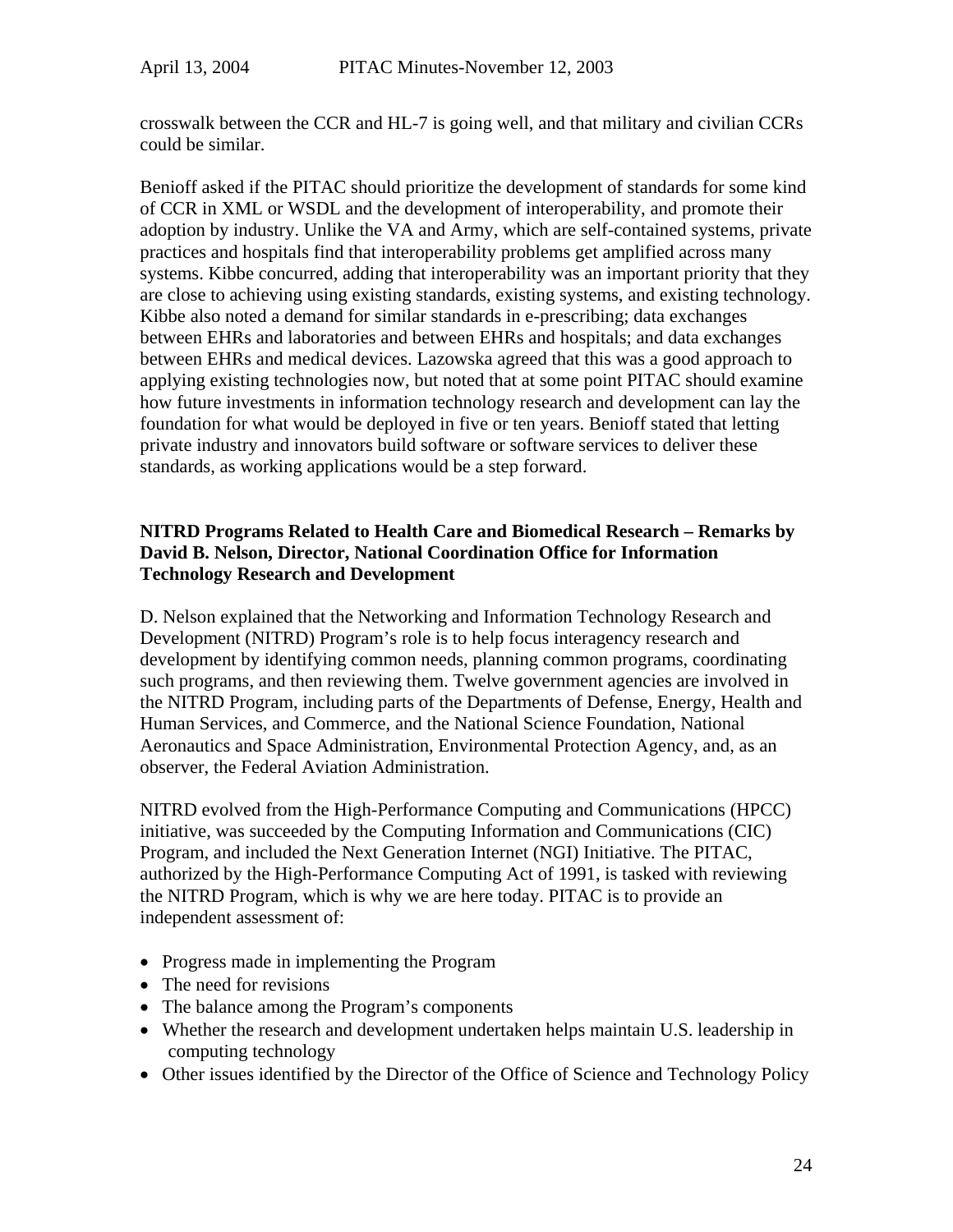Nelson cited the 1999 PITAC report, *Information Technology Research: Investing in Our Future*, and the PITAC report on *Transforming Health Care through Information* Technology. This last report, released in February 2001, is a preliminary report to PITAC's current study. In fact, several of its recommendations have already been implemented. He commended it to the PITAC.

The NITRD Program's components and the elements that are applicable to medicine include:

- High-End Computing (HEC), especially:
	- − Computing architectures and technologies
	- − Algorithms and tools
	- − Applications
	- − Computing resources
- Large System Networking (LSN), especially:
	- − Network technologies, scaling, reliability, security
	- − Wireless, *ad hoc,* and sensornet capabilities
	- − Future Internet architectures to overcome current limitations (for example, real-time applications)
	- − Middleware to enable network-aware applications
	- − Collaboration technologies
	- − Network resources
- High Confidence Software Systems (HCSS), especially:
	- − Software theories and methods for reliability, security, safety, usability, and confidentiality
	- − Certification of software for medical and other devices
- Software Design and Productivity (SDP), especially:
	- − Methods and tools for software requirements, specifications, design, and implementation that will produce software on time, within cost, and meet functional requirements
	- − Reliable medical software
- Human-Computer Interaction and Information Management (HCI&IM), especially:
	- − How humans use data and information
	- − Synergies between humans and computers
	- − Health care and medical issues such as:
		- o Data quantity—there are 800 million doctor visits each year
		- o Data management—health care come in both large and small chunks (CAT Scans vs. doctors' notes)
		- o Human interface with data—it must be intuitive, easy, and fast
		- o Finding data and relationships among data elements
		- o Data quality metrics
- Social, Economic, and Workforce Issues and IT Workforce Development (SEW)

He gave specific examples of Federal health related NITRD programs in the areas of: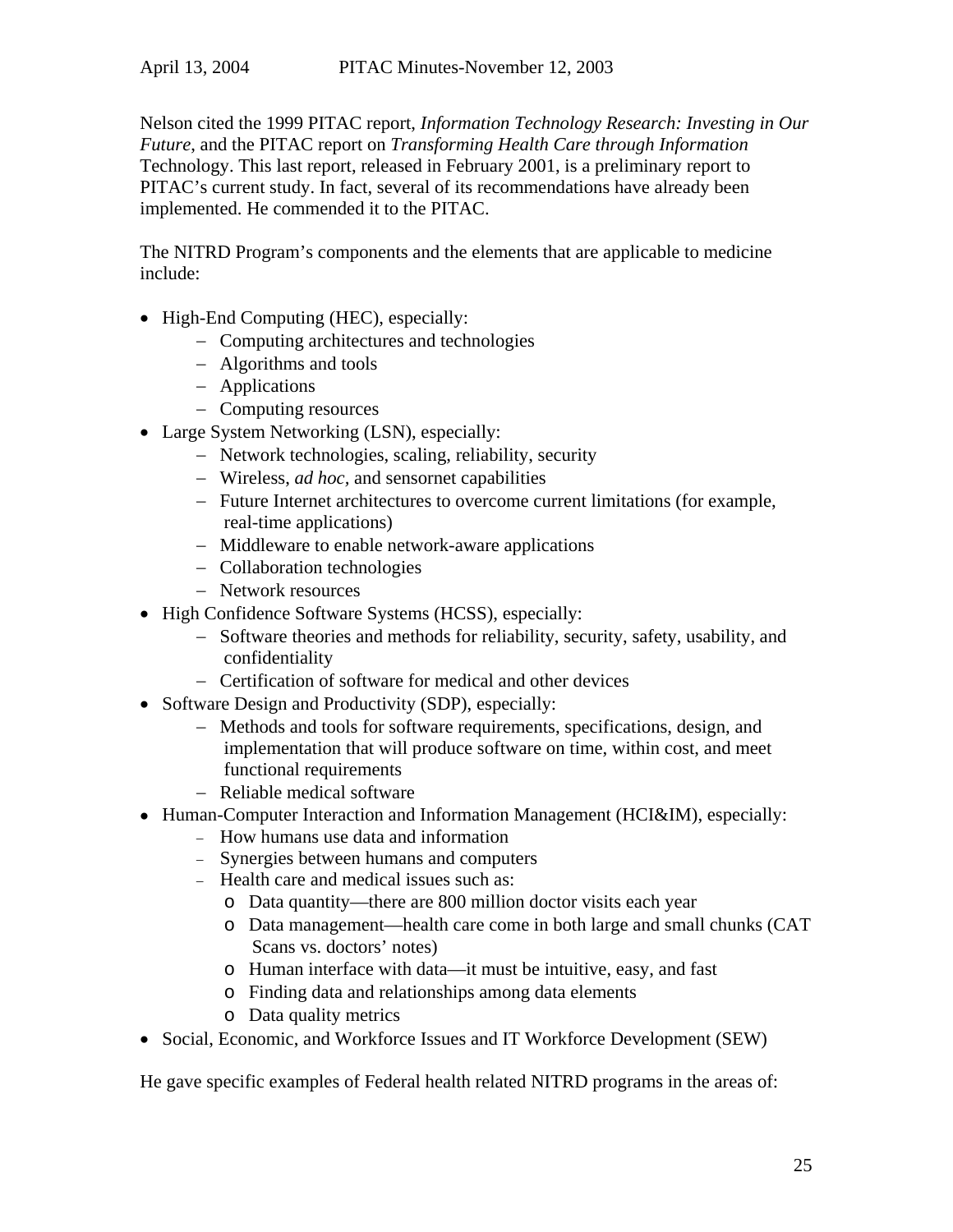- Modeling and simulation (for example, water transport through cell membranes)
- Mobile telemedicine—to optimize treatment in the "Golden Hour"
- Patient monitoring and management
- Information management and analysis
- Medical technologies
- Standards development
- A networked collaborative surgical system that illustrates what multi-disciplinary teams can accomplish when they take advantage of existing technology

PITAC can help support current research that might have high payoff for the health care community:

- Prioritize near-term, high-leverage areas that would have immediate economic or patient-survival impact. Emergency care's "golden" hour is one such area.
- Take advantage of "low hanging fruit"— products that already exist in prototype within the medical community, or products outside that community easily applicable to health care.
- Partner across communities and disciplines to avoid wasting money.
- Develop standards with all the relevant actors at the table. Have reference implementations and feedback to enable improvements in the prototype phase. The development of the Internet, with its "rough consensus and running code," is an historical model. Similar practices are being used today in grid computing and middleware.

### **Proposed Work Areas for PITAC Health and Information Technology Subcommittee – Remarks by David Staelin, Co-Chair, PITAC Health and IT Subcommittee**

The PITAC Health and Information Technology Subcommittee will cover three areas during Phase I of this study (each area led by one Subcommittee Co-Chair):

- Implementing health information technology (Javitt)
- Building a durable national health information infrastructure (Neupert)
- Privacy and security for health information (Staelin)

The Subcommittee will meet every other week via teleconferencing. A series of information gathering meetings, including town hall meetings and briefings by invited experts, will result in a draft report for PITAC review in April, with a final report containing findings and recommendations expected in June 2004.

The next meetings are on November 25 and December 11, 2003, and a face-to-face meeting in Washington on January 8, 2004.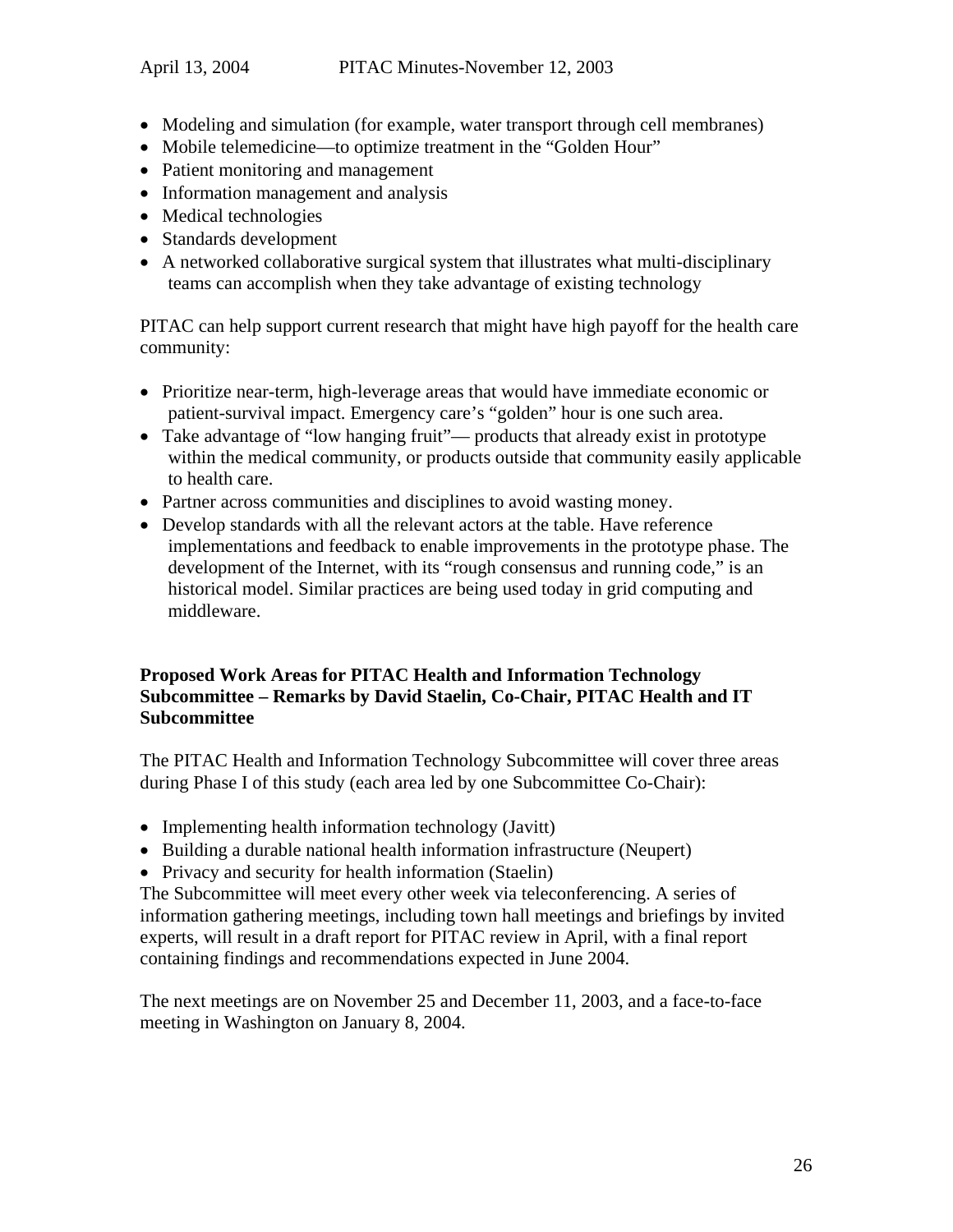#### **Discussion among PITAC members and presenters**

Staelin asked the VA representatives if the technology they use were publicly available. Javitt replied that the system is in the public domain, but since no large private-sector vender like Oracle or Microsoft supports its underlying database system, it would be difficult for others to employ. The Indian Health Service at DHHS currently uses it, and it could be more widely used.

Mortazavian raised the questions of how to minimize the probability of errors in diagnosis and treatment by comparing an individual case with a database drawn from a larger population. The data are there, but access currently is not. Javitt said this could be addressed by looking at three kinds of errors:

- Mistakes due to failure to carry out the doctor's intentions—bar coding approaches can help here
- Mistakes due to the doctor's failure to think of the right thing to do at the right time informing the doctor about current guidelines can help
- Mistakes due to inability to evaluate the patient's care against some standard or within certain populations—mathematical models built into systems could compare patients' care to a large population

### **Discussion from the public**

L. Kun from the National Defense University raised several new issues for consideration:

- Consumers ordering self-prescribing drugs through the Internet with few quality checks
- International standards in disease surveillance and reporting
- Anonymously accessible genomic and other information for disease prevention

**Adjournment**: The co-chairs thanked the NCO, Noesis staff, and others for their assistance in supporting the PITAC meeting. The meeting was adjourned at 3:10 pm.

| <b>Invited Speakers (7):</b> |              |
|------------------------------|--------------|
| John Marburger, III          | <b>OSTP</b>  |
| Elias Zerhouni               | <b>NIH</b>   |
| MarkMcClellan                | <b>FDA</b>   |
| JonathanPerlin               | V A          |
| Kevin C.Kiley                | <b>WRAMC</b> |
| CarolynClancy                | <b>AHRQ</b>  |
| David Kibbe                  |              |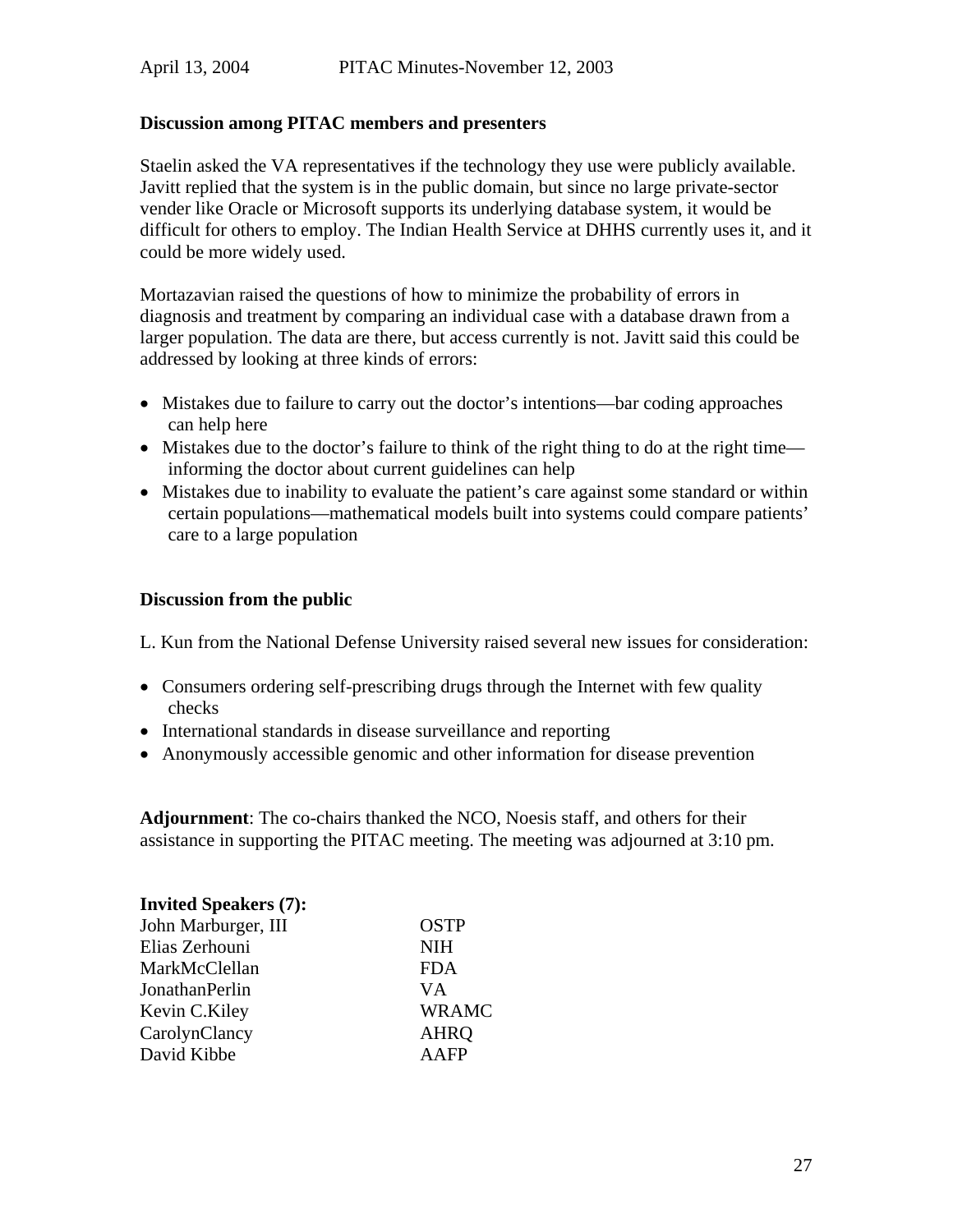| U.S. Government Attendees (46): |
|---------------------------------|
|---------------------------------|

| KamalAbdali                   | <b>NSF</b>                         |
|-------------------------------|------------------------------------|
| FrankAnger                    | <b>NSF</b>                         |
| DougBabcock                   | VA                                 |
| DavidBernholz                 | <b>CIA</b>                         |
| David Brantley                | <b>DOC</b>                         |
| Jay Carlson                   | U.S. Army                          |
| Gary Christopherson           | VA.                                |
| <b>Rex Cowdry</b>             | <b>National Economic Council</b>   |
| <b>Alexander Daniels</b>      | Department of State                |
| Richard Desjardins            | <b>NASA</b>                        |
| <b>Joseph Evans</b>           | <b>NSF</b>                         |
| J. M. Flynn                   | <b>AHRQ</b>                        |
| Nelson Ford                   | <b>OSD</b>                         |
| Michael Gill                  | NIH/NLM                            |
| John Grosh                    | <b>OSD</b>                         |
| <b>Jane Bortnick Griffith</b> | NIH/NLM                            |
| <b>James Halstead</b>         | <b>WRAMC</b>                       |
| <b>Guy Hammer</b>             | <b>OSD</b>                         |
| <b>Sharon Hays</b>            | <b>OSTP</b>                        |
| Cray Henry                    | DoD                                |
| Peter Highnam                 | <b>NIH</b>                         |
| Daniel Hitchock               | DOE/SC                             |
| Sean Jackson                  | <b>NSF</b>                         |
| GaryJohnson                   | DOE/SC                             |
| MikeKane                      | <b>NOAA</b>                        |
| RobertKolodner                | VA                                 |
| GaryKoob                      | <b>DARPA</b>                       |
| NormanKreisman                | DOE/SC                             |
| Luis Kun                      | <b>National Defense University</b> |
| Carl Landwehr                 | <b>NSF</b>                         |
| M. Marron                     | <b>NIH</b>                         |
| <b>Steve Meacham</b>          | <b>NSF</b>                         |
| Maureen O'Brian               | <b>OSTP</b>                        |
| C. Edward Oliver              | DOE/SC                             |
| <b>Haesun Park</b>            | <b>NSF</b>                         |
| <b>Jill Phillips</b>          | U.S. Army                          |
| Kevin Piekarski               | <b>DHS</b>                         |
| <b>Marshall Potter</b>        | <b>FAA</b>                         |
| Lt. Col. Jaime Rosado         | <b>U.S Air Force</b>               |
| <b>Richard Russell</b>        | <b>OSTP</b>                        |
| Karen Skinner                 | <b>NIH</b>                         |
| Shiela Strand                 | <b>NIH</b>                         |
| Michael Strayer               | <b>DOE</b>                         |
| Erwin Ta                      | VA                                 |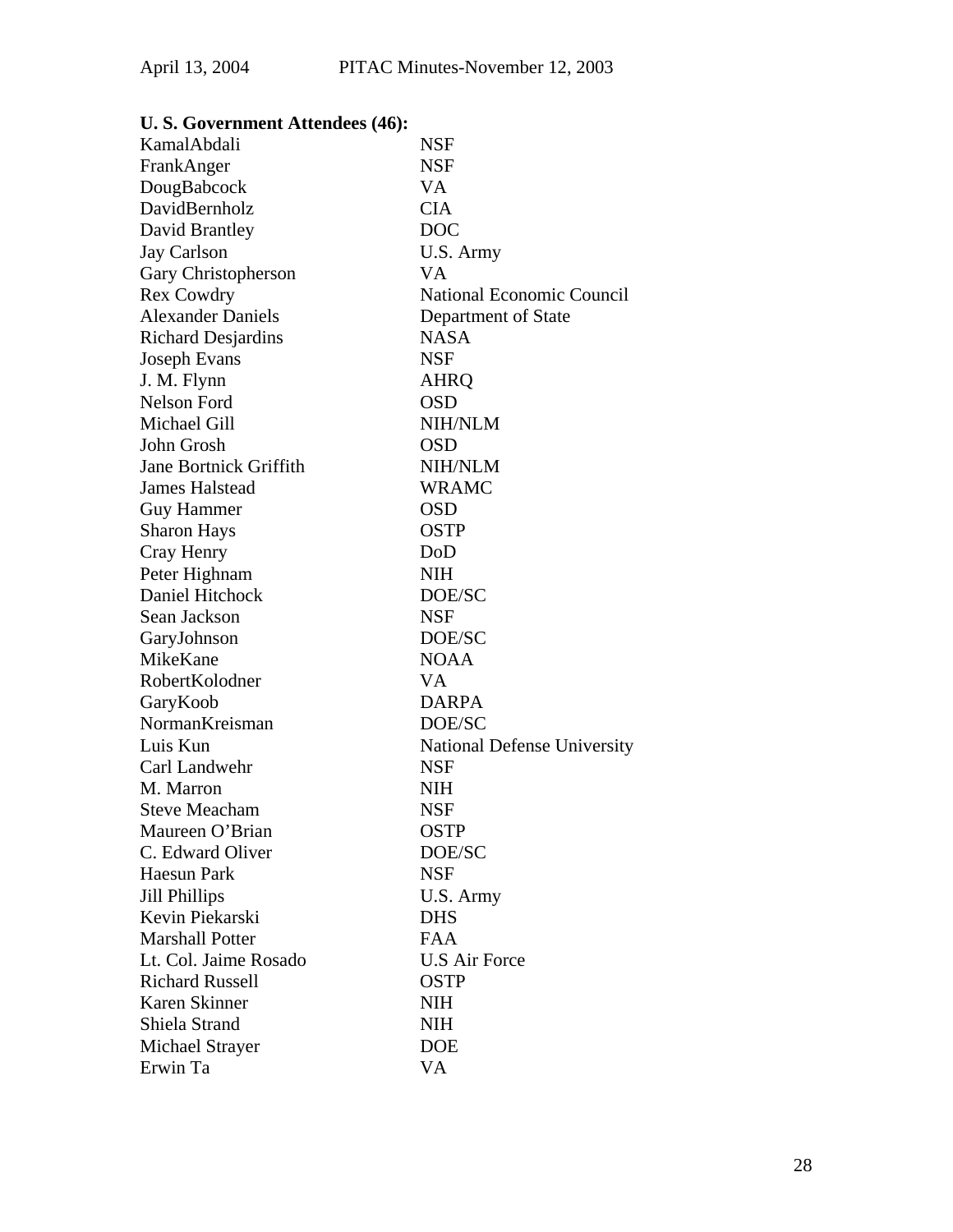| Scott Young | AHRO        |
|-------------|-------------|
| Susan Zevin | <b>NIST</b> |

### **NCO Government Personnel (2):**

David Nelson Sally Howe

# **NCO Contractors (10):**

LaShante Jenkins William Harrison Frankie King ElizabethKirk MarthaMatzke GrantMiller Virginia Moore Paula Offord Alan Tellington Diane Theiss

# **Private Citizens (58):**

| Don Asmonga            | <b>AHIMA</b>                               |
|------------------------|--------------------------------------------|
| <b>Bill Bartalone</b>  | SGI                                        |
| Jane Beach             | Ace Federal Reporting (Court Reporter)     |
| <b>Rick Bennett</b>    |                                            |
| <b>Richard Betel</b>   | Dell                                       |
| Dennis Carroll         | <b>IBM</b>                                 |
| John Cary              | <b>Business Week</b>                       |
| John Chisholm          | Customer Sat, Inc.                         |
| David Clark            | <b>SAIC</b>                                |
| Elisabeth J. Cohen     | Wills Eye Hospital                         |
| R. Copeland            | Platform                                   |
| <b>William Delaney</b> | <b>PKC</b> Corporation                     |
| Laurent demarche       | <b>Embassy of France</b>                   |
| <b>DeChane Dorsey</b>  | <b>American Academy of Ophthalmology</b>   |
| Michael Dunaway        | Noesis, Inc.                               |
| Phil Duncan            | eHealth Initiative                         |
| P. Dunphy              | <b>Active Health Management</b>            |
| John Eisenberg         | National Academy of Sciences               |
| Laurie Evans           | eHealth Initiative                         |
| Jim Foley              | Georgia Tech                               |
| John Forrester         | <b>SAIC</b>                                |
| Wanda Gamble           | <b>SAIC</b>                                |
| Jerry Grossman         | Harvard                                    |
| <b>Bianca Gwinn</b>    | Healthwise, Center for Information Therapy |
| <b>Shane Harris</b>    | <b>Government Executive</b>                |
|                        |                                            |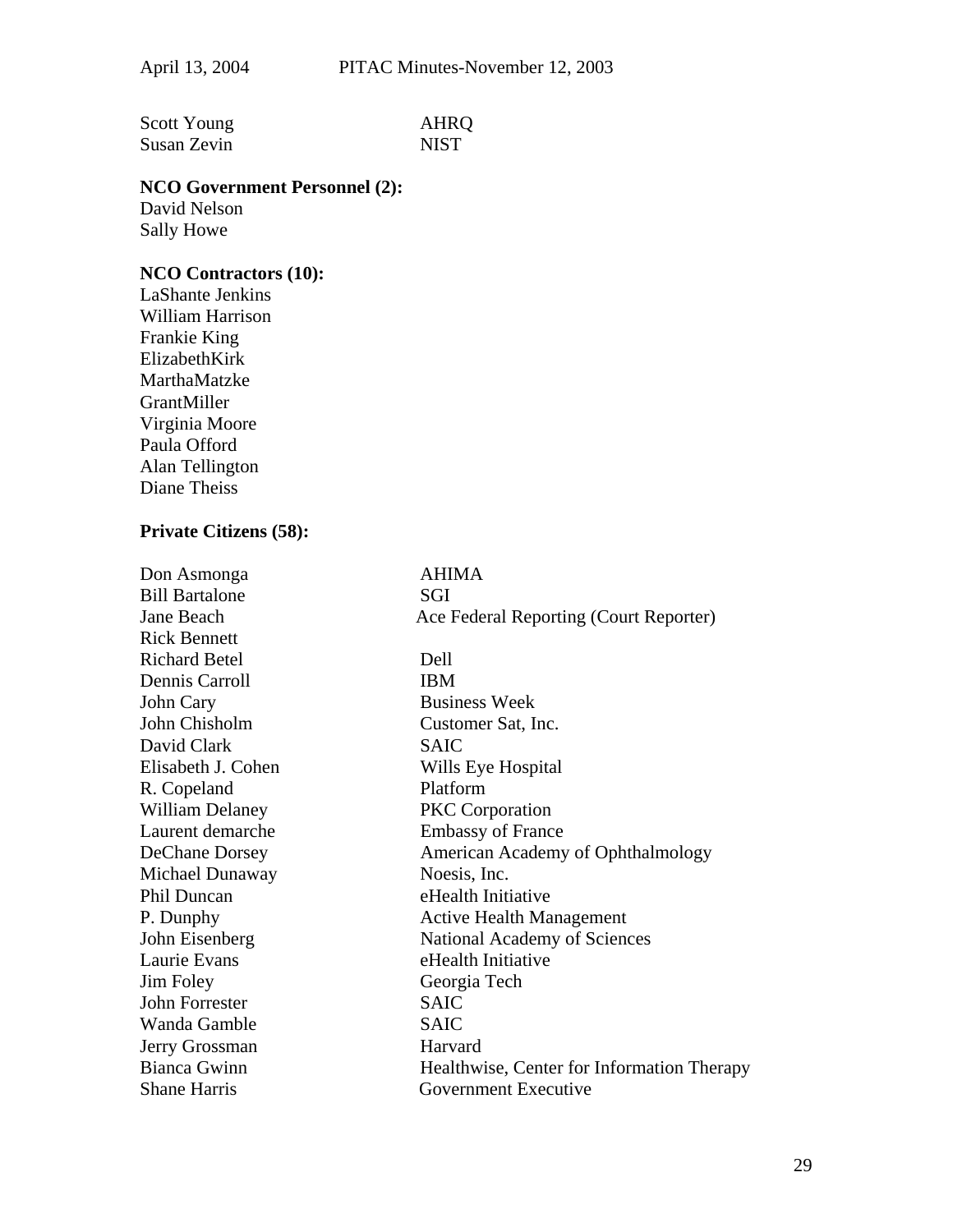| Peter Harsha          | <b>Computing Research Association</b>          |
|-----------------------|------------------------------------------------|
| Paul Hebert           | <b>Patient Safety Institute</b>                |
| <b>Charles Hoyes</b>  | Verizon                                        |
| <b>Joab Jackson</b>   | <b>Government Computer News</b>                |
| <b>Joy Jordan</b>     |                                                |
| Dave Kiefer           | <b>Unify Corporation</b>                       |
| David A. Kobus        | Pacific-Science?                               |
| Mary Kratz            | Internet <sub>2</sub>                          |
| <b>Thomas Leary</b>   | <b>HIMSS</b>                                   |
| Dan Looper            | <b>SAIC</b>                                    |
| <b>Edward Lowry</b>   | <b>MIT</b>                                     |
| <b>Robert Marotta</b> | <b>WebMD</b> Corporation                       |
| Lisa Kolker Max       |                                                |
| David Mongillo        | <b>College for American Pathologists</b>       |
| John Nyland           | <b>IBM</b>                                     |
| Nancy Olsen           | WebEx                                          |
| Laura Pavlovich       | Salesforce.com                                 |
| <b>Suzanne Rexing</b> | <b>Battelle</b>                                |
| Deborah Rudolph       | <b>IEEE</b>                                    |
| <b>Greg Simon</b>     | <b>CAMS</b>                                    |
| Vi Shaffer            | Cerner Corp.                                   |
| D. Stevens            | <b>SGI</b>                                     |
| Sheila Strand         | National Association for Home Care and Hospice |
| Karl Sydulko          |                                                |
| Ofer Tennenbaum       | EFI                                            |
| Laura Vartain         | Wexler and Walker Public Policy Associates     |
| Rebekah Weiss         | Kegler, Brown, Hill, and Ritter                |
| <b>Stephen Weaty</b>  | Data Pharm                                     |
| <b>James Wilson</b>   | Johns Hopkins University                       |
| Dan Winship           | <b>Patient Safety Institute</b>                |
| Patti Yamakido        | SGI                                            |

Minutes prepared by Sally E. Howe, Elizabeth Kirk, and John Petrick